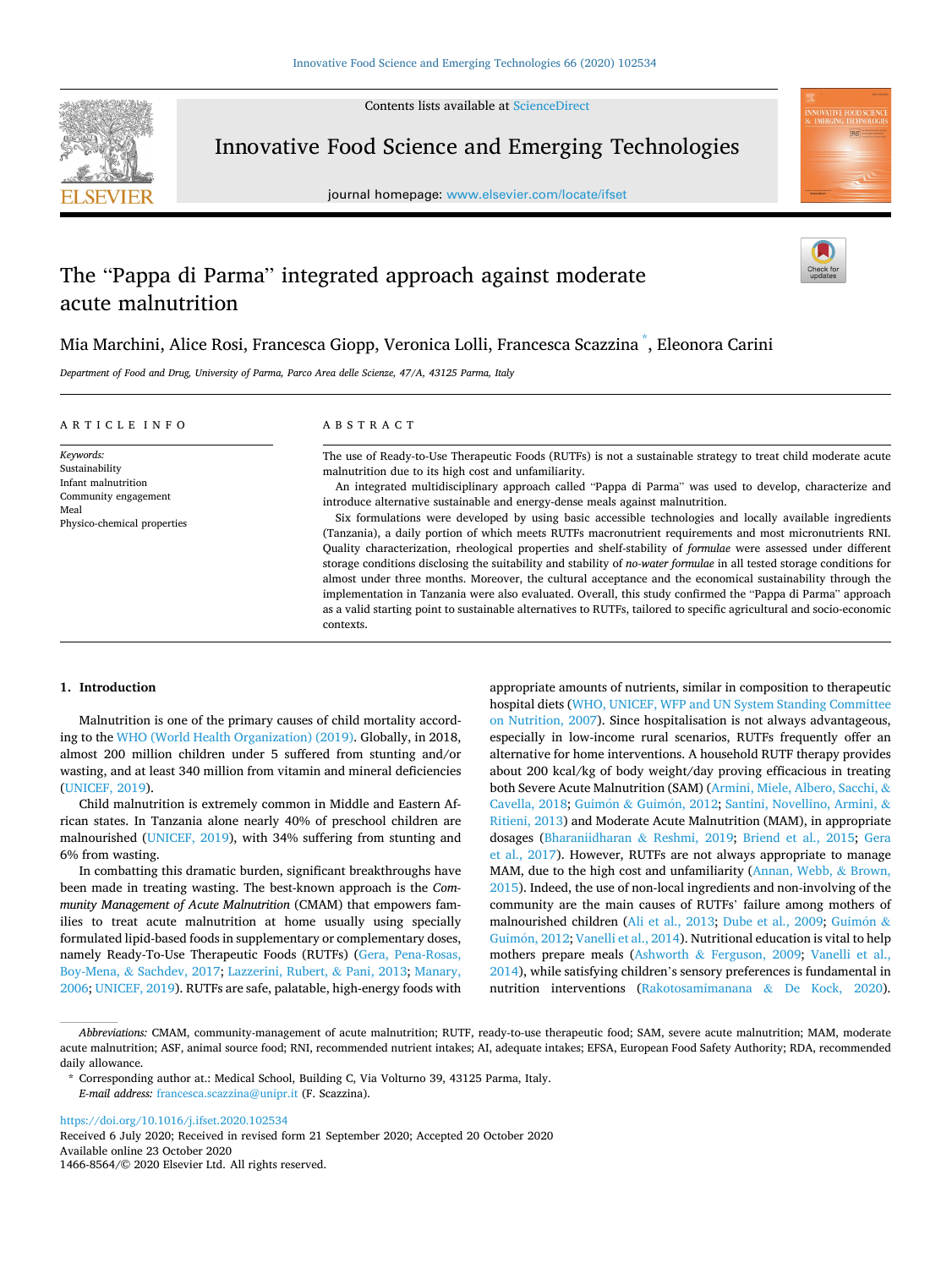Therefore, community engagement is vital in CMAM [\(Ali et al., 2013](#page-8-0); Dube et al., 2009, Guimón & Guimón, 2012; [Vanelli et al., 2014](#page-9-0)).

Given the above, research has sought alternative foods which are potentially therapeutic against wasting, using ingredients accessible to families [\(Brixi, 2018;](#page-8-0) Collins & [Henry, 2004; Dube et al., 2009;](#page-8-0) [Lazzerini](#page-9-0)  [et al., 2013; Vanelli et al., 2014](#page-9-0); [Weber et al., 2017](#page-9-0)).

A hand-made supplementary food known as "Pappa di Parma", prepared encouraging the active involvement of families and with local ingredients, proved effective against MAM in Sierra Leone ([Vanelli et al.,](#page-9-0)  [2014\)](#page-9-0). Nonetheless, the authors concluded that substituting milk powder and multivitamin mix with sustainable alternatives would enhance local feasibility.

In this context, the aim of this work was to design new formulations to improve and tailor "Pappa di Parma" to specific agricultural and socio-economic contexts. In particular, "Pappa di Parma" integrated approach aimed to develop, improve and introduce "Pappa di Parma" as an alternative, innovative, sustainable, energy-dense meal against MAM in 6–60-month infants in Tanzania. The products' shelf-stability and consumption appropriateness were also assessed under different storage conditions.

## **2. Materials and methods**

The experimental scheme was implemented in the village of Mvimwa (Rukwa Region, Tanzania), a poor area at 60 km from the city of Sumbawanga. In 2015, more than 600,000 Tanzanian children under 5 years of age suffered from acute malnutrition, of which 500,000 were moderate cases [\(UNICEF, 2020](#page-9-0)). At Mvimwa's Benedictine Abbey, around 100 monks support local people by creating work, healthcare and education programmes.

## *2.1. Formulae development*

### *2.1.1. Ingredient database*

Firstly, a list of locally available ingredients was compiled from food composition tables from national agricultural reports (FAOSTAT) [Tanzania Food Composition Table ([Lukmanji et al., 2008](#page-9-0)); West African Food Composition Table ([FAO, 2012](#page-8-0))], and communications collected in loco. The food/ingredients identified were grouped in different categories as follows: fruit and vegetables, legumes, starches (roots, tubers and cereals), seeds and nuts, fats and oils, dairy, meat-based ingredients, fish and others.

Meats were excluded, since they are not commonly consumed being expensive, thus not widely accessible. Instead, fish was included being an accessible animal-source food (ASF) in low-income countries and a fundamental component of food-based strategies to fight nutrient deficiency [\(Roos, Wahab, Chamnan,](#page-9-0) & Thilsted, 2007).

To complete the database of food locally available, nutritional information on each food/ingredient was obtained from local databases integrated with quantitative information from the Food Composition Table for Use in Africa, INFOODS/FAO ([Woot-Tsuen, Busson,](#page-9-0) & Jardin, [1968\)](#page-9-0) and the [USDA, 2008](#page-9-0).

### *2.1.2. Nutritional objectives*

The nutritional composition of the food was defined with a number of nutritional and technological constraints to meet:

- A daily serving size equal to 200 kcal/kg/day calculated considering the energy requirements of malnourished children between 6 and 60 months ([Ashworth, Khanum, Jackson,](#page-8-0) & Schofiel, 2003), in agreement with [Vanelli et al. \(2014\)](#page-9-0).
- A nutritional composition in terms of percentage energy content from lipids and proteins per daily serving size established to meet the RUTF requirements of the joint statement from the WHO, [WHO,](#page-9-0)  [UNICEF, WFP and UN System Standing Committee on Nutrition,](#page-9-0)  [2007](#page-9-0); Table 1). To avoid using industrial micronutrients

#### **Table 1**

Energy and nutrient composition of Ready-to-use therapeutic food (RUTF) [\(WHO, UNICEF, WFP and UN System Standing Committee on Nutrition, 2007\)](#page-9-0) and minimum tolerance assumed for vitamins and minerals daily intake referred to 4–6 age child. The minimum tolerance was established considering the vitamin and mineral recommended nutrient intakes (RNI) specified by [\(WHO](#page-9-0)  [and FAO, 2004](#page-9-0)) and the adequate intakes (AI) released by the European Food Safety Authority ([EFSA, 2017](#page-8-0)). RE = retinol equivalent; DFE = dietary folate equivalents; NE = niacin equivalents. a-TE: a-tocopherol.

|                      | RUTF values $(100 g)$ |      |         | Minimum tolerance values (per<br>day) |                       |
|----------------------|-----------------------|------|---------|---------------------------------------|-----------------------|
| Component            | Min                   | Max  |         | WHO & FAO<br>(2004)                   | <b>EFSA</b><br>(2017) |
| Energy               | 520                   | 550  | kcal    | 7                                     | $\prime$              |
| Proteins             | 10                    | 12   | % total |                                       |                       |
|                      |                       |      | energy  |                                       |                       |
| Lipids               | 45                    | 60   | % total |                                       |                       |
|                      |                       |      | energy  |                                       |                       |
| Sodium               | $\sqrt{2}$            | 290  | mg      | Τ                                     |                       |
| Potassium            | 1100                  | 1400 | mg      |                                       | 1100 mg/              |
| Calcium              | 300                   | 600  |         | $600$ mg/day                          | day                   |
| Phosphorus           | 300                   | 600  | mg      | Ϊ                                     | 440 mg/               |
|                      |                       |      | mg      |                                       | day                   |
| Magnesium            | 80                    | 140  | mg      | 76 mg/day                             |                       |
| Iron                 | 10                    | 14   | mg      | 6.3                                   |                       |
| Zinc                 | 11                    | 14   | mg      | 4.8                                   |                       |
| Copper               | 1.4                   | 1.8  | mg      | $\prime$                              | 1 mg/day              |
| Vitamin A (RE)       | 800                   | 1100 | μg      | 450 µg RE/day*                        |                       |
| Vitamin <sub>C</sub> | 50                    | 7    | mg      | $30 \frac{\text{mg}}{\text{day}}$     |                       |
| Vitamin D            | 15                    | 20   | μg      | $5 \mu g/day$                         |                       |
| $\alpha$ -tocopherol | 20                    | 7    | mg      | $5$ mg $\alpha$ -TE/day               |                       |
| Thiamin              | 0.5                   | Γ    | mg      | $0.6$ mg/day                          |                       |
| Riboflavin           | 1.6                   | Ϊ    | mg      | $0.6$ mg/day                          |                       |
| Niacin (NE)          | 5                     |      | mg      | 8 mg NE/day                           |                       |
| Pantothenic<br>acid  | 3                     |      | mg      | 3 mg/day                              |                       |
| Vitamin B6           | 0.6                   | Τ    | mg      | $0.6$ mg/day                          |                       |
| Folate (DFE)         | 200                   | 7    | μg      | $200 \mu g$ DFE/                      |                       |
|                      |                       |      |         | day                                   |                       |
| Cobalamin            | 1.6                   | 7    | μg      | $1.2 \mu$ g/day                       |                       |

Recommended safe intake.

preparations, when RUTF requirements could not be met, minimum tolerance values per day were used for micronutrients in line with Recommended Nutrient Intakes (RNI) specified by [WHO and FAO,](#page-9-0)  [2004](#page-9-0). When the latter were not available, the Population Reference Intakes (PRI) or Adequate Intakes (AI) issued by EFSA, were used ([EFSA, 2017](#page-8-0)). For these, they have been considered the values for 4 to 6-year-old children since they represent the highest available for our target population (6–60 months) (Table 1).

• The presence of carbohydrate-rich foods (cereals, roots and tubers), proteins from plants or animal-based staples (legumes, groundnuts, ASF) and lipids to increase energy concentration and workability and palatability to the meal. Moreover, the presence of fruit and vegetables mainly for micronutrients was also searched for. Additionally, sugar was deemed mandatory to achieve the energy target and offer children a pleasant flavour.

Besides nutrient and technological factors, safety-related features were also further constraints for meal formulation optimization.

### *2.2. Benchtop production*

Development and optimisation of several "Pappa di Parma" *formulae*  were carried out at the Food and Drug Department laboratories of the University of Parma (Italy). Depending on availability, accessibility and affiliation with Italian customs, ingredients were purchased from Italian retail chains (CONAD), Italian organic stores (EcorNaturaSì Spa; Tibiona online store), or African grocery stores.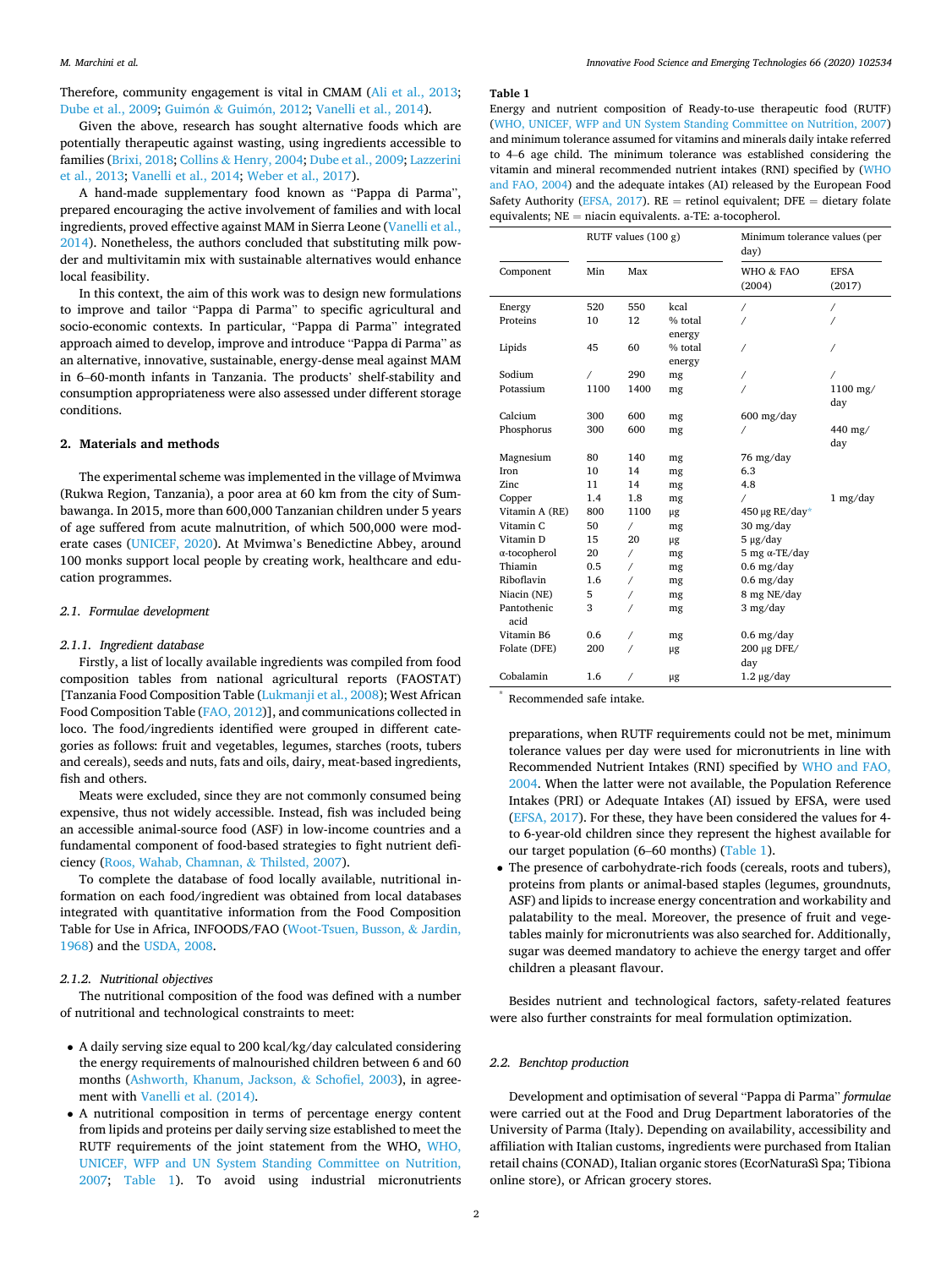A benchtop "Pappa di Parma" production sought to replicate domestic food preparation in African countries. Preliminary experiments (*>*20) allowed to select the type and amount of ingredients, with appropriate pre-treatments and blending in order to obtain a homogeneous meal, pleasant for children in taste and texture, while meeting the pre-established nutritional requirements.

### *2.3. Rheological properties*

A stress-controlled rheometer (MCR 102, Anton-Paar GmbH, Graz, Austria) with a parallel plate (25 mm diameter, depth 0.5 mm) based on the Peltier system with a solvent trap to avoid moisture loss, were used to measure viscosity and flow behaviour of different meals. For each test, a sample of approximately 4 mL was placed between the plates (2 mm gap) and allowed to relax for 30 s before analysis. Shear stress (*τ*) and apparent viscosity (*η*) were evaluated as a function of shear rate (*γ*˙) from 0.1 to  $18.5 \text{ s}^{-1}$ . To analyse the effect of temperature on rheological behaviour and to simulate Sub-Saharan African climatic conditions, measurements were performed both at 25 ◦C and 40 ◦C. Commercial fruit-based (F) and meat-based (M) infant foods were taken as reference samples. Flow curves were fitted to the Herschel-Bulkley rheological model (Eq. 1) using SigmaPlot v. 12.5 software (Systat Software Inc., USA) to obtain rheological  $(\tau_0, n \text{ and } K)$  and statistical parameters  $(\mathbb{R}^2)$ (Ahmed & [Ramaswamy, 2006\)](#page-8-0):

$$
\tau = \tau_0 + K \dot{\gamma}^n \tag{1}
$$

where τ<sub>0</sub> (Pa) is yield stress, *K* is the consistency index (Pa•s<sup>n</sup>), and *n* is the flow behaviour index.

### *2.4. Physicochemical properties*

After preparation, "Pappa di Parma" *formulae* were cooled at room temperature for 1 h and characterized for physicochemical properties (t0). The meals were divided into two main groups: (i) *water-formulae*, prepared with fresh ingredients or ones needing re-hydration, and (ii) *no-water formulae*, without added water. To investigate shelf-stability in a simulation of typical Tanzanian food production, *no-water formulae*  were packed in polyethylene bags and stored for a period of 90 days (t90) under the following conditions (i) at 25  $\degree$ C, vacuum-sealed, dark; (ii) at 25 ◦C, light; (iii) at 40 ◦C, light. The *formulae* were characterized at t0 (*water-formulae* and *no-water formulae*) and and t90 (*no-water formulae*) for their moisture content [MC, g water/100 g sample; by weight loss after forced-air oven drying (ISCO NSV 9035, ISCO, Italy)], water activity  $[a_w]$ ; at 25 °C with Aqualab 4 TE (Decagon Devices, Inc., USA)] and pH (FiveEasy, Mettler-Toledo, LLC, USA). The pH of *no-water formulae* was measured by dispersing 1 g of sample in 6 mL of distilled water. The pH values were calculated using the Dilution Equation (Eq. 2):

$$
M1^*V1 = M2^*X2 \tag{2}
$$

where:  $M1: H<sub>3</sub>O<sup>+</sup>$  ions concentration before water suspension; *V1*: initial volume (mL);  $M2$ :  $H_3O^+$  ions concentration after water suspension; *V2*: final volume (mL).

Colour of *formulae* was also measured using a CIELAB colorimeter (CM 2600d, Minolta Co., Japan) under standard illuminant D65. *L*\* (Lightness), *a*\* (degree of redness) and *b*\* (degree of yellowness) were measured using a 10◦ position of the standard observer. Ten determinations were taken for each sample at each storage time. Differences in colour between *no-water* samples during storage (t0 and t90) were evaluated using a ∆E value calculated as follows (Eq. 3):

$$
\Delta E = \left[ (\Delta L^*)^2 + (\Delta a^*)^2 + (\Delta b^*)^2 \right]^{1/2}
$$
 (3)

All analyses were performed at least in triplicate for each storage period and condition.

# *2.5. Lipid oxidation*

Measurement of lipid oxidation was performed after lipid extraction ([EN ISO 659:2009, 2009\)](#page-8-0).

Peroxide value (PV) of *no-water formulae* was determined by iodometric titration [\(EEC Regulation 2568/91, 1991](#page-8-0)). To verify the products' lipid oxidation during storage in the three aforementioned conditions, PV was measured over three months' storage (t0, t2, t7, t15, t50, t90). Three determinations were taken for each sample at each storage time.

# *2.6. Search for ingredients at local markets and preparation*

In order to implement "Pappa di Parma" in Tanzania, a preliminary investigation of local availability, affordability and costs of the ingredients to prepare the meals was carried out at the most important trade centres of the closest city, Sumbawanga. Then, meals were prepared in the Mvimwa Abbey kitchen using basic available technology.

### *2.7. Satisfaction questionnaire*

Meals were provided to 289 children (mean age  $\pm$  SD: 22.1  $\pm$  16.6 months, 48% females) from villages around Mvimwa Abbey. Children were recruited during medical visits at the dispensary by local monks and medical staff. The involvement of monks and medical personnel as trusted effective intermediaries encouraged the families' engagement and consensual participation in the survey. Moreover, their linguistic and healthcare mediation also ensured that the families received correct information and that the meals were safely administered to the children ([Rakotosamimanana](#page-9-0) & De Kock, 2020). After preparing the meals, families were recruited at the dispensary for a Satisfaction Interview. Firstly, monks used local language to explain objectives of the project and provide proper information about ingredients and meals preparation to the families. After tasting a half-spoonful of food, meal taste and acceptability was assessed by asking the children whether they liked it (closed Yes/No format) or, in the case of the youngest children unable to respond autonomously, by asking their mothers to interpret the children's perceptions. In addition, mothers were questioned about (i) their willingness to prepare "Pappa di Parma" by themselves, and (ii) their willingness to buy "Pappa di Parma" if available on the market, from a school or dispensary, using a closed Yes/No format.

## *2.8. Statistical analysis*

A one-way variance analysis (ANOVA) and Duncan's post hoc test were used to establish significant differences between the mean physicochemical values. For each rheological parameter obtained from the data fitting, significant differences at 25 ◦C and 40 ◦C were assessed based on Student's Distribution. In addition, a Chi-square test was used to explore the association between categorical variables referring to satisfaction data. The statistical analysis was performed at the 0.05 significance level using SPSS statistical software (Version 25.0, IBM SPSS Inc., Armonk, New York, USA). Values were expressed as mean ± standard deviation (SD) for continuous variables or as pure number and percentage in the case of categorical variables.

### **3. Results and discussion**

### *3.1. Formulation and nutritional composition*

Six candidate "Pappa di Parma" *formulae* were developed, varying the type and quantity of ingredients and/or proportions ([Table 2](#page-3-0)). Three of them included water as *formula* WMP (water-milk power), WCB (water-corn-bean flour), WSB (water-sesame-bean flour). Other three included no water: NWP (no water-peanut flour), NWS (no water-soya flour), and NWF (no water-fish flour).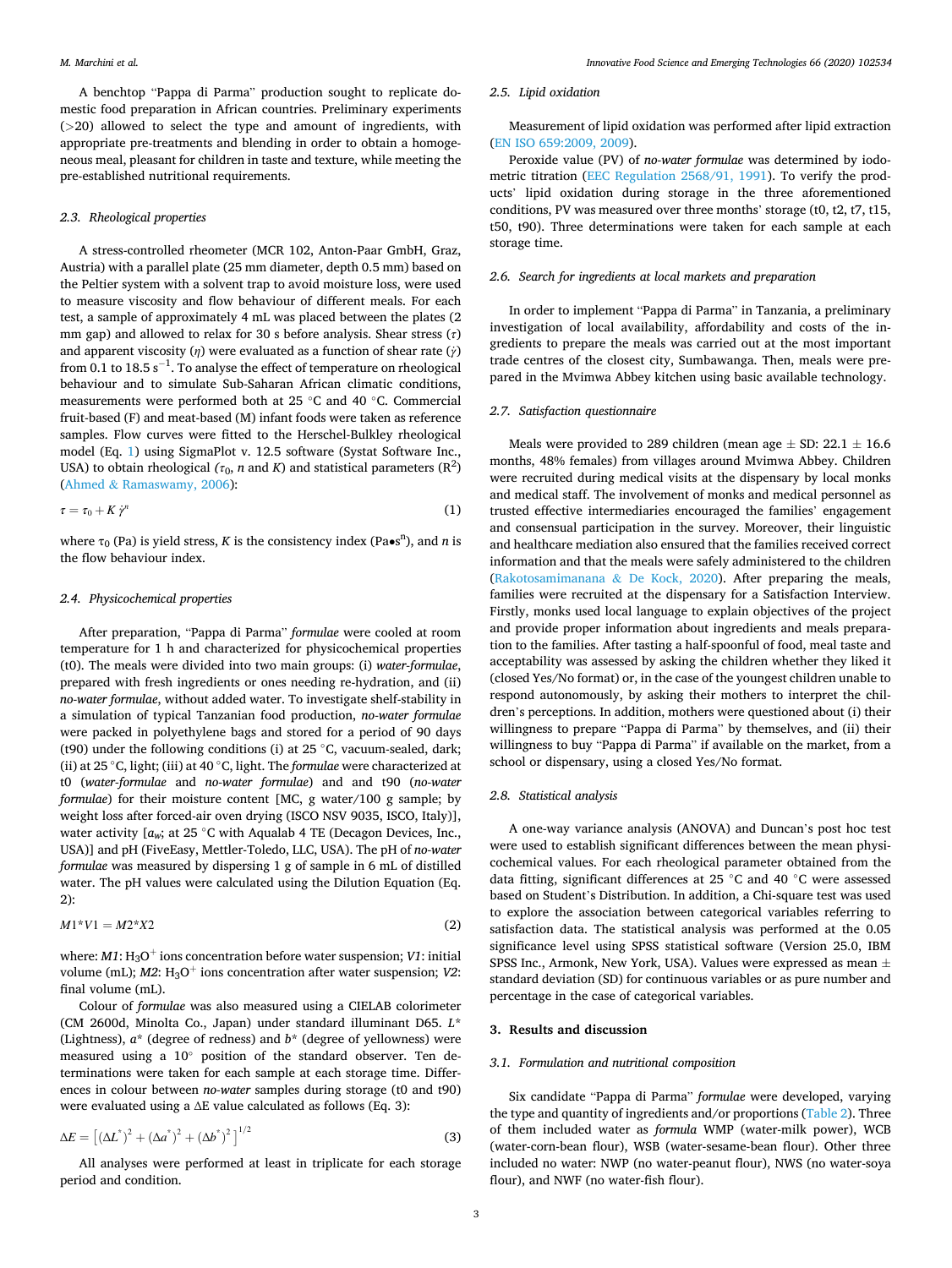<span id="page-3-0"></span>"Pappa di Parma" *formulae* (g/100 g). WMP: water-milk power formula; WCB: water-corn-bean flours; WSB: water-sesame-bean flour formula; NWP: no water-peanuts flour formula; NWS: no water-soya flour formula; NWF: no water-fish flour formula. n.a.: not available data.

| Category              | Ingredient           | Cost                        | <b>WMP</b> | <b>WCB</b> | <b>WSB</b> | <b>NWP</b> | <b>NWS</b> | <b>NWF</b> |
|-----------------------|----------------------|-----------------------------|------------|------------|------------|------------|------------|------------|
| Fats and oils         | Palm oil             | $1.31 \text{ } \frac{5}{L}$ | q          | 8.5        | 6.6        | 8.9        | 12.8       | 12.5       |
|                       | Sunflower seed oil   | $1.74$ \$ $/L$              |            |            |            | 8.9        | 10.3       | 12.5       |
|                       | Sesame butter        |                             |            |            |            | 15.6       | 17.9       | 15         |
| Seeds and nuts        | Sunflower seed flour |                             |            |            |            |            |            | 10         |
|                       | Sunflower seeds      | $0.87$ \$/Kg                | 16         |            |            |            |            |            |
|                       | Peanuts              | $1.04$ \$/Kg                | 9          | 12.8       | 8.9        |            |            |            |
|                       | Peanuts flour        | n.a.                        |            |            |            | 20         |            |            |
|                       | Sesame seeds         | $1.74$ \$/Kg                |            |            | 11.1       | 15.5       |            |            |
| Legumes               | Bean flour           | $0.65$ \$/Kg                |            | 25.5       | 24.5       |            |            |            |
|                       | Soya flour           | $1.74$ \$/Kg                |            |            |            |            | 25.6       |            |
| Starchy foods and     | Cassava flour        | $1.74$ \$/Kg                | 16         | 8.5        | 11.1       |            |            |            |
| cereals               | Corn flour           | $0.43$ \$/Kg                |            | 10.6       |            |            |            |            |
| Animal-based products | Milk powder          | $11.31$ \$/Kg               | 22.7       |            |            |            |            |            |
|                       | Fish flour           | n.a.                        |            |            |            |            |            | 12.5       |
| Fruits and vegetables | Avocado              | $0.22$ \$/piece             | 11.3       | 21.3       | 20         |            |            |            |
|                       | Baobab               | $1.74$ \$/Kg                |            |            |            | 8.9        | 10.3       | 7.5        |
| Others                | Sugar                | $1.22$ \$/Kg                | 16         | 12.8       | 17.8       | 22.2       | 23.1       | 30         |

All formulations contained palm oil (6.6–12.8%) which gave the product a creamy texture. *No-water formulae* also contained sunflower seed oil (8.9–12.5%) and sesame butter (15.0–17.9%) as a lipid phase, lending a more pleasant flavour. Milk powder (22.7%) and fish flour (12.5%) were the only two ASFs used. All "Pappa di Parma" *formulae*  contained sugar (12.8–30.0%) to provide a sweet taste, while avocado (11.3–20.0%) and baobab pulp powder (7.5–10.3%) were the two fruits used.

The nutritional composition of the "Pappa di Parma" *formulae* is shown in [Table 3](#page-4-0) and SM1.

Energy content varied between 406 and 539 kcal/100 g. Only NWS *formula* successfully achieved typical RUTF energy content, while NWP and NWF reached a value remarkably close to it (-1.6 kcal/100 g and -0.4 kcal/100 g, respectively). However, all "Pappa di Parma" *formulae*  had an energy content providing 200 kcal/kg of body weight/day in line with WHO recommendations ([Ashworth et al., 2003\)](#page-8-0). Out of the total energy content, 10.0–12.0% derived from proteins and 52.5–63.0% from lipids, in accordance with the optimal macronutrient composition of a RUTF [\(WHO, UNICEF, WFP and UN System Standing Committee on](#page-9-0)  [Nutrition, 2007](#page-9-0)). Similarly, the Na content of all *formulae* respected the maximum level set for RUTF composition. RUTF content values were also achieved for some minerals in certain preparations: Ca in NWP and NWF, P in WMP and NWF, Mg in WMP, NWP, NWS and NWF, and Fe in WSB. However, it should be emphasised that RUTFs provide adequate nutrients for SAM subjects, while our targets were MAM children, for whom a standard RUTF can provide excess nutrients ([De Pee](#page-8-0) & Bloem, [2009\)](#page-8-0).

By comparing the energy-parity formulations (2000 kcal) provided by a daily portion (satisfying the maximum energy requirement of 200 kcal/kg of body weight/day [\(Ashworth et al., 2003\)](#page-8-0) for a 10 kg undernourished child), it was noted that the amount of P, Mg, Fe, and vitamins A, C, E and B6 was higher than the RNIs specified by WHO and FAO ([WHO and FAO, 2004](#page-9-0)) and the AIs issued by EFSA [\(EFSA, 2017](#page-8-0)) in all six preparations. Instead, the amount of Ca, K, Zn, Cu, and vitamins B1, B2 and B3 was above the reference levels in five out of six *formulae*. Daily requirements of pantothenic acid (B5) were only covered by WMP, folate requirements by NWS. Cobalamin met the recommendations only in the *formulae* containing ASFs, i.e. WMP and NWF, as expected. As for vitamin D, the minimum value was not met by any of the "Pappa di Parma" *formulae* due to the absence or very low presence of ASFs. However, it is worth recalling that apart from the pre-formed vitamin provided by ASFs, vitamin D can be synthesised in the skin by exposure to sunlight. In the majority of countries lying around the equator, like Tanzania, endogenous synthesis may be the main source of this vitamin, with skin synthesis estimated to provide around 10 mg/day [\(WHO and](#page-9-0)  [FAO, 2004\)](#page-9-0).

Although the amounts of certain nutrients provided by "Pappa di Parma" *formulae* were much higher than the RDA, we must recall that, during the design, the nutrient content was assumed not to vary consequent to the technological processes. If this might be plausible (although not certain) for *no-water formulae*, it was presumed that a loss of some of the micronutrients of *water formulae* due to the ingredients processing during meal preparation may have occurred. Moreover, discrepancies which arose for some nutrients with respect to the reference values may be due to incompleteness of the reference nutritional databases and the need to respond to technological and sensory criteria using only accessible raw materials. Furthermore, criticalities also arose from the reduced inclusion of ASFs, which are fundamental sources of nutrients seldom consumed in low-income countries owing to cost or inaccessibility. Wherever necessary, the intake of certain micronutrients can be increased with small meals given throughout a child's food day. It should be remembered, in fact, that "Pappa di Parma" is a specially formulated supplementary meal to be consumed at home as a part of children's food day, which can include other food (e.g. breastmilk, fruit and vegetables) to complete nutritional needs. Moreover, it is worth emphasizing that food fortification (e.g. wheat flour fortified with 0.02 mg/kg cobalamin, 2 mg/kg folic acid, 50 mg/kg zinc oxide and 38 mg/ kg sodium‑iron EDTA commonly available at local Tanzanian markets) is a widespread basic alternative in low-income countries, complementing food-based approaches to satisfy people's nutritional needs ([WHO and FAO, 2004\)](#page-9-0).

# *3.2. Rheological characterization*

Flow curves of "Pappa di Parma" *formulae* in comparison with commercial meat (M) and fruit (F) infant foods at 25  $\degree$ C and 40  $\degree$ C are plotted in [Fig. 1](#page-5-0). With the shear rate increase, the shear stress increased in a larger amount in all the meals tested indicating non-Newtonian pseudoplastic behaviour, while the presence of yield stress  $(\tau_0)$  for most of the samples at 25 ◦C highlighted a plastic behaviour, in agreement with the literature (Ahmed & [Ramaswamy, 2006; Alonso, Larrode,](#page-8-0)  & [Zapico, 1995; E. Alvarez, Cancela,](#page-8-0) & Maceiras, 2007; M. Alvarez, Canet, & [Herranz, 2017; Krokida, Maroulis,](#page-8-0) & Saravacos, 2001)

The rheological behaviour was affected by temperature with a decrease in shear stress at 40 ◦C in all samples. Commercial F food exhibited the lowest shear stress values over all the shear rate range, NWP *formulae* had the highest ones, while M food and other "Pappa di Parma" meals showed an intermediate rheological behaviour [\(Fig. 1\)](#page-5-0) at both the temperatures analyzed.

The Herschel–Bulkley model was used to describe the flow behaviour of the meals and the  $R^2$ ,  $\tau_0$ , n and *K* parameters obtained have been summarized in [Table 4.](#page-5-0) Yield stress  $(\tau_0)$  represents a minimum shear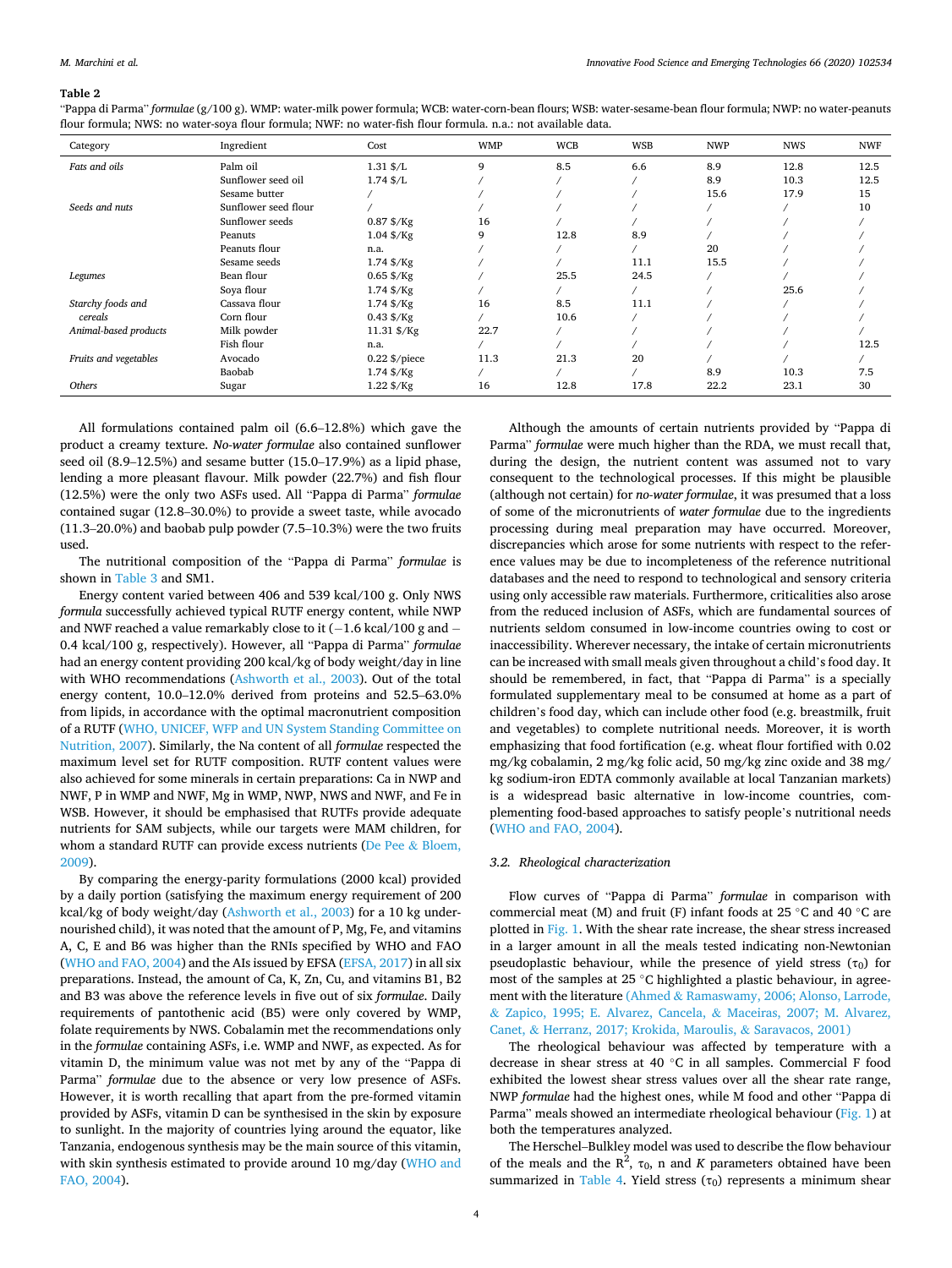<span id="page-4-0"></span>Nutritive values of "Pappa di Parma" *formulae* per 100 g meal. In brackets, the % covered of the recommended nutrient intakes [\(WHO and FAO, 2004](#page-9-0)) or of the adequate intakes ([EFSA, 2017](#page-8-0)), referred to a daily serving size accounting for 2000 kcal. WMP: water-milk power formula; WCB: water-corn-bean flours; WSB: water-sesame-bean flour formula; NWP: no water-peanuts flour formula; NWS: no water-soya flour formula; NWF: no water-fish flour formula. Zero means no ingredient providing the nutrient.

| Component<br>(100 g)    | WMP            | <b>WCB</b>      | WSB             | <b>NWP</b>      | <b>NWS</b>      | NWF      |
|-------------------------|----------------|-----------------|-----------------|-----------------|-----------------|----------|
| Energy (kcal)           | 467.89         | 406.00          | 413.31          | 518.40          | 539.51          | 519.60   |
| Proteins (%             | 10.80          | 12.13           | 11.93           | 11.13           | 9.96            | 11.66    |
| total                   |                |                 |                 |                 |                 |          |
| energy)                 |                |                 |                 |                 |                 |          |
| Lipids (%               | 58.48          | 52.59           | 53.60           | 61.70           | 62.97           | 59.03    |
| total                   |                |                 |                 |                 |                 |          |
| energy)                 |                |                 |                 |                 |                 |          |
| Sodium (mg)             | 101.61         | 7.17            | 4.33            | 4.07            | 5.77            | 41.63    |
| Potassium               | 527.89         | 303.39          | 304.00          | 270.76          | 751.69          | 303.80   |
| (mg)                    | $(+105)$       | $(+36)$         | $(+34)$         | $(-5)$          | $(+153)$        | $(+6)$   |
| Calcium (mg)            | 247.82         | 116.00          | 211.20          | 316.96          | 225.21          | 371.65   |
|                         | $(+77)$        | $(-5)$          | $(+70)$         | $(+104)$        | $(+39)$         | $(+138)$ |
| Phosphorus              | 359.09         | 216.28          | 239.87          | 219.39          | 262.10          | 346.65   |
| (mg)                    | $(+249)$       | $(+142)$        | $(+164)$        | $(+92)$         | $(+121)$        | $(+203)$ |
| Magnesium               | 107.64         | 59.51           | 73.78           | 115.00          | 164.31          | 109.85   |
| (mg)                    | $(+505)$       | $(+286)$        | $(+370)$        | $(+484)$        | $(+701)$        | $(+456)$ |
| Iron $(mg)$             | 2.12           | 9.62            | 10.42           | 7.22            | 5.12            | 4.00     |
|                         | $(+44)$        | $(+652)$        | $(+700)$        | $(+342)$        | $(+201)$        | $(+144)$ |
| Zinc(mg)                | 2.76           | 0.75            | 1.32            | 2.33            | 2.21            | 2.21     |
|                         | $(+146)$       | $(-23)$         | $(+33)$         | $(+87)$         | $(+70)$         | $(+77)$  |
| Copper (mg)             | 0.36           | 0.19            | 0.59            | 1.35            | 0.83            | 0.75     |
|                         | $(+54)$        | $(-8)$          | $(+184)$        | $(+422)$        | $(+206)$        | $(+187)$ |
| Vitamin A               | 551.18         | 428.21          | 336.40          | 444.60          | 672.31          | 625.00   |
| $(\mu g \text{ RAE})$   | $(+424)$       | $(+369)$        | $(+262)$        | $(+281)$        | $(+454)$        | $(+435)$ |
| Vitamin C               | 14.27          | 9.91            | 11.56           | 17.87           | 20.62           | 15.21    |
| (mg)                    | $(+103)$       | $(+63)$         | $(+86)$         | $(+130)$        | $(+155)$        | $(+95)$  |
| Vitamin D               | 0.00           | 0.00            | 0.00            | 0.00            | 0.00            | 0.25     |
| $(\mu g)$               |                |                 |                 |                 |                 | $(-94)$  |
| $\alpha$ -tocopherol    | 3.10           | 3.96            | 3.04            | 4.41            | 5.34            | 5.71     |
| (mg)                    | $(+165)$       | $(+290)$        | $(+194)$        | $(+240)$        | $(+296)$        | $(+340)$ |
| Thiamin                 | 0.26           | 0.19            | 0.23            | 0.26            | 0.14            | 0.36     |
| (mg)                    | $(+83)$        | $(+57)$         | $(+88)$         | $(+69)$         | $(-13)$         | $(+133)$ |
| Riboflavin              | 0.41           | 0.20            | 0.18            | 0.17            | 0.34            | 0.14     |
| (mg)                    | $(+193)$       | $(+68)$         | $(+49)$         | $(+10)$         | $(+109)$        | $(-9)$   |
| Niacin (mg)             | 1.63           | 2.06            | 2.03            | 8.18            | 2.39            | 3.00     |
| Pantothenic             | $(-13)$        | $(+27)$         | $(+23)$         | $(+295)$        | $(+11)$         | $(+44)$  |
|                         | 1.02           | 0.40            | 0.41            | 0.06            | 0.06            | 0.05     |
| acid (mg)<br>Vitamin B6 | $(+45)$        | $(-34)$         | $(-33)$         | $(-92)$         | $(-93)$         | $(-94)$  |
|                         | 0.28           | 0.17            | 0.24            | 0.26            | 0.24            | 0.25     |
| (mg)                    | $(+98)$        | $(+38)$         | $(+90)$         | $(+66)$         | $(+51)$         | $(+59)$  |
| Folate $(\mu g)$        | 45.57          | 30.49           | 36.22           | 31.80           | 77.49           | 41.68    |
| Cobalamin               | $(-3)$<br>0.68 | $(-25)$<br>0.00 | $(-12)$<br>0.00 | $(-39)$<br>0.00 | $(+44)$<br>0.00 | $(-20)$  |
|                         |                |                 |                 |                 |                 | 1.50     |
| $(\mu g)$               | $(+143)$       |                 |                 |                 |                 | $(+381)$ |

stress to be exceeded before flow beginning and structure breakdown ([Bourne, 2002](#page-8-0); Guerrero & [Alzamora, 1998](#page-8-0)) and is caused by strong interactions between the colloidal particles or the formation of links between the long-chain molecules which caused reticular structures to break ([Alonso, Larrode,](#page-8-0) & Zapico, 1995). Taking in mind this, it is easy to understand the importance of this rheological parameter on the product's palatability. The F food exhibited plastic behaviour at both temperatures ( $\tau_0 \approx 6$  Pa), while the M food showed no resistance to flow. Except for the WMP sample, all the *formulae* showed plastic behaviour with a  $\tau_0$  lower than 40 Pa (ranging between 4.5 and 39 Pa and 3–26 Pa at 25 ◦C and 40 ◦C, respectively). Overall, the parameter decreased with the temperature increase. Our  $\tau_0$  values were comparable to those found in the literature, where authors reported a wide range of variability depending on the baby food formulation and the temperatures of analysis [between 8 and 29 Pa for fruit and vegetable-based infant foods analyzed at 25 ◦C ([Alonso, Larrode,](#page-8-0) & Zapico, 1995); up to 58 Pa for blueberry-puree based preparations analyzed in a temperature range of 27–93  $°C$  ([Kechinski et al., 2011\)](#page-8-0); between 0.20 and 67 Pa for meatbased strained baby foods analyzed in a temperature range of 5–80 ◦C (Ahmed & [Ramaswamy, 2007\)](#page-8-0); between 0.54 and 1.76 Pa for sweet potato puree infant foods analyzed in a temperature range of 5–80 ◦C (Ahmed & [Ramaswamy, 2006\)](#page-8-0); between 2 and 14 Pa for vegetable  $$ meat infant purees analyzed between 5 and 65 ◦C [\(Alvarez, Canet,](#page-8-0) & [Herranz, 2017\)](#page-8-0)].

The flow behaviour index (*n*) is a dimensionless number which indicates closeness to Newtonian flow behaviour ([Bourne, 2002\)](#page-8-0). Commercial and "Pappa di Parma" samples reported an *n* value ranging from 0.2 to 0.6 at any temperature, which is typical for products with pseudoplastic behaviour  $(n < 1)$ , such as the infant foods previously investigated (Ahmed & [Ramaswamy, 2006; Alvarez, Cancela,](#page-8-0) & Maceiras, [2007; Glicerina, Balestra, Pinnavaia, Dalla Rosa,](#page-8-0) & Romani, 2013; [Krokida, Maroulis,](#page-8-0) & Saravacos, 2001). Moreover, the n value of almost all the meals was not significantly temperature - dependent.

With regard to the consistency index (*K*, [Table 5](#page-6-0)), F food samples showed the lowest *K* at both the temperatures considered ( $\lt$  20 Pa $\bullet$ s<sup>n</sup>), while M food ones showed high *K* index values ( $\approx$ 70 Pa•s<sup>n</sup> and  $\approx$ 60 Pa•s<sup>n</sup> at 25 °C and 40 °C, respectively). Having an opposite consistency, the F and M foods were assumed as reference limits in the "Pappa di Parma" *formulae K* evaluation. Although large differences in the magnitudes of the *K* values were reported for the "Pappa di Parma" *formulae*, which ranged between  ${\approx}25$   $\text{Pa}\bullet\text{s}^\text{n}$  and  ${\approx}77$   $\text{Pa}\bullet\text{s}^\text{n}$  at 25  $^\circ\text{C}$  and between  $\approx$ 20 Pa•s<sup>n</sup> and  $\approx$ 60 Pa•s<sup>n</sup> at 40 °C, all the meals had intermediate behaviour among two commercial reference foods, thus demonstrating their rheological suitability for infant consumption.

*K* decreased systematically with an increase in temperature, as expected and in agreement with previous observations on baby foods (Ahmed & [Ramaswamy, 2006;](#page-8-0) Ahmed & [Ramaswamy, 2007;](#page-8-0) [Alvarez](#page-8-0)  [et al., 2007\)](#page-8-0). Rheological properties can be influenced by other factors such as the amount of solid vegetable fats and/or saturated fatty acids provided by the presence of ASFs [\(Glicerina, Balestra, Pinnavaia, Dalla](#page-8-0)  Rosa, & [Romani, 2013](#page-8-0)), the starch content derived from the use of pulse, cereal and tuber flours ([Table 2\)](#page-3-0) (Ahmed & [Ramaswamy, 2006; Alonso,](#page-8-0)  Larrode, & [Zapico, 1995\)](#page-8-0), the protein content and the degree of protein hydration (which are responsible for pseudo-gel structure formation in foods), the amount of water with its plasticizing and diluting effect. Moreover, the content and average size of the particles in the dispersed phase related to meals processing may have had an impact on rheological properties of different *formulae* [\(Alvarez et al., 2017\)](#page-8-0).

# *3.3. Physicochemical properties*

The physicochemical properties of the *water formulae* (t0) and the *nowater formulae* (t0 and t90) are reported in [Table 5](#page-6-0).

As expected, the moisture content of the *water formulae*  $(\approx 29.4\%$ , ≈58.6% and ≈43.5% for WMP, WCB and WSB, respectively) at t0 was significantly higher ( $P \leq 0.05$ ) than that of the *no-water formulae*  $\approx 1.4\%$ ,  $\approx 3\%$  and  $\approx 2.6\%$  for NWP, NWS and NWF, respectively), due to the addition of water when preparing the meals (rehydration of beans, corn and manioc flours). Instead, the NWP, NWS and NWF *formulae*  were all prepared without the use of water.

In addition, after 90 days storage (t90), the MC (%) of the *no-water formulae* had slightly decrease contingent on the storage conditions (temperature, light, air exposure), especially when stored in a nonairtight bag at 40 °C and exposed to light ( $\approx$ 0.8%,  $\approx$ 1.58%,  $\approx$ 1.90% for NWP, NWS, NWF, respectively).

Water activity is one of the most critical factors in determining the quality and safety of foods, since it strongly impacts such reactions as enzymatic or non-enzymatic browning, lipid oxidation or microbial growth. As it is well known, the two critical *aw* reference values at room temperature are 0.6 for limiting the growth of any microorganisms and 0.86 for the growth of pathogenic bacteria ([Ross, 2007\)](#page-9-0). As expected, the water activity (*aw*) of all the *water formulae* was higher than 0.90 (0.90, 0.99, 0.97 for WMP, WCB, WSB, respectively), while the *no-water formulae* showed  $a_w$  values lower than 0.45 (0.41, 0.45, 0.39 for NWP,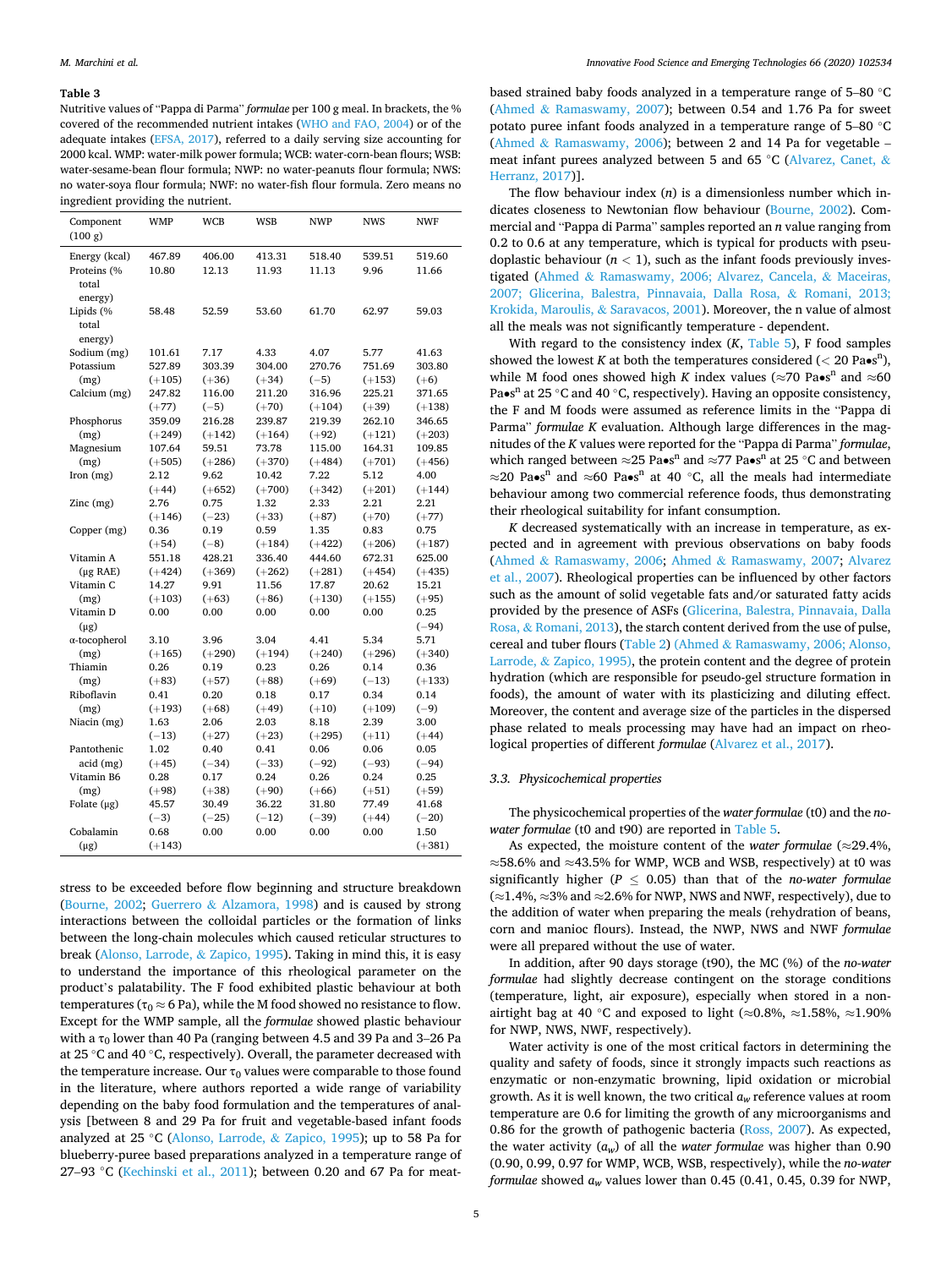<span id="page-5-0"></span>

**Fig. 1.** Flow curves measured by increasing shear rate at 25 °C (a) and 40 °C (b) fitted with the Herschel-Bulkley model. ● F food; ○ M food; ▼ WMP;  $\triangle$  WCB; WSB: □ NWP: ◆ NWS: ◇ NWF: ····· Herschel-Bulkley model.

Herschel–Bulkley model parameters of "Pappa di Parma" *formulae* and industrial infant foods. For each sample, different lowercase letters indicate a significant difference (paired sample  $t$ -Test,  $p \leq 0.05$ ) between temperatures for the same product. Different capital letters indicate significant differences (one-way ANOVA with Duncan's *post-hoc* test,  $p \leq 0.05$ ) between different samples at the same temperature. WMP: water-milk powder formula; WCB: water- corn-bean flours; WSB: water-sesame-bean flour formula; NWP: no water-peanuts flour formula; NWS: no water-soya flour formula; NWF: no water-fish flour formula.

| Sample     | T            | $R^2$ | $\tau_0$ (Pa)       | $K$ (Pa $\bullet$ s <sup>n</sup> ) | n                            |  |
|------------|--------------|-------|---------------------|------------------------------------|------------------------------|--|
|            | $(^\circ C)$ |       |                     |                                    |                              |  |
| F food     | 25           | 0.99  | $5.75 + 0.17$ aC    | $18.20 + 6.87$ aE                  | $0.24 + 0.07$ a <sub>E</sub> |  |
|            | 40           | 0.98  | $6.57 + 5.96$ aC    | $16.93 + 9.25$ aD                  | $0.23 + 0.04$ aD             |  |
| M food     | 25           | 0.96  | $0.00 \pm 0.00$ aC  | $73.14 \pm 2.53$ aA                | $0.24 \pm 0.01$ aE           |  |
|            | 40           | 0.92  | $0.00 + 0.00$ aC    | $59.71 + 0.11$ bA                  | $0.20 + 0.01$                |  |
|            |              |       |                     |                                    | bD                           |  |
| <b>WMP</b> | 25           | 1.00  | $0.00 + 0.00$ aC    | $74.35 + 1.20$ aA                  | $0.37 + 0.01$ aD             |  |
|            | 40           | 1.00  | $0.00 + 0.00$ aC    | $58.04 + 3.62$ bA                  | $0.34 + 0.02$ aC             |  |
| <b>WCB</b> | 25           | 1.00  | $39.00 \pm 13.10$   | $26.40 \pm 4.33$ bD                | $0.58 \pm 0.03$ aA           |  |
|            |              |       | aА                  |                                    |                              |  |
|            | 40           | 1.00  | $14.95 + 3.63$ bC   | $56.72 + 3.94$ aA                  | $0.34 + 0.02$ bC             |  |
| <b>WSB</b> | 25           | 1.00  | $24.03 + 0.07$ aB   | $26.61 + 0.65$ aD                  | $0.52 \pm 0.01$ aB           |  |
|            | 40           | 0.99  | $14.95 \pm 2.57$ bB | $19.31 \pm 2.38$                   | $0.53 \pm 0.02$ aB           |  |
|            |              |       |                     | bCD                                |                              |  |
| <b>NWP</b> | 25           | 0.97  | $28.70 + 0.70$ aB   | $77.01 + 2.46$ aA                  | $0.44 + 0.01$ aC             |  |
|            | 40           | 1.00  | $25.99 + 9.28$ aA   | $44.15 \pm 8.75$ bB                | $0.50 + 0.05$ aB             |  |
| <b>NWS</b> | 25           | 0.99  | $6.29 + 3.66$ aC    | $36.56 + 2.48$ aC                  | $0.52 + 0.02$ aB             |  |
|            | 40           | 0.99  | $3.38 + 4.77$ aC    | $20.19 \pm 2.14$                   | $0.59 \pm 0.04$ aA           |  |
|            |              |       |                     | bCD                                |                              |  |
| <b>NWF</b> | 25           | 0.98  | $4.59 + 1.61$ aC    | $50.57 + 2.41$ aB                  | $0.48 \pm 0.01$              |  |
|            |              |       |                     |                                    | bBC                          |  |
|            | 40           | 1.00  | $0.00 \pm 0.00$ bC  | $26.62 \pm 1.65$ bC                | $0.58 \pm 0.02$ aA           |  |

NWS, NWF), which significantly decreased (*P* ≤ 0.05) after 90 days (t90) in all the storage conditions tested ([Table 5](#page-6-0)).

The pH varied significantly ( $P < 0.05$ ) among the samples resulting ≈ 6 for *water formulae* and ≈ 4 *for no-water formulae*. The *no-water formulae* acid pH value may have been influenced by the use of acidic baobab fruit pulp powder as an ingredient. At t90, the pH decreased in all the storage conditions for NWP and NWS, while a slight increase was recorded for NWF [\(Table 5\)](#page-6-0).

As expected, the physico-chemical parameters recorded for *water formulae* were unable to ensure the shelf-stability of the products not immediately consumed. Furthermore, the lack of low temperature preservation technologies in low-income countries requires the consumption of meals immediately after preparation. In contrast, NWP,

NWS and NWF meals included no water and the *aw* and pH values can guarantee their stability towards microbial growth almost during the storage period tested.

Colour parameters (*L*\*, *a*\* and *b*\*) of the six "Pappa di Parma" meals measured at t0 and t90 are presented in [Table 5.](#page-6-0) The significantly higher *L*\* values recorded for the *water formulae* compared to those of the *nowater formulae*, were related to the diluting effect of the water which led to a less dense, light-coloured and therefore bright finished product. *Nowater formulae* recorded significantly lower *L*\* and *b*\* values than *water formulae*, indicating a loss of colour lightness and of yellow hue, since the redness of the palm oil would have affected their colour more given the minimal moisture content. Overall, yellow – red hues varied according to the formulation, type and amount of the ingredients. WCB recorded the highest  $L^* \approx 65.6$ , the lowest  $a^* \approx 10.6$ ) and highest  $b^*$ values ( $\approx$ 50.2) related to its high MC (%), while the dark hues shown by the highest  $a^*$  measured for NWP ( $\approx$ 16.5) may be related to the reddish and greyish notes provided by palm oil and peanut flour. NWF was the sample with the lowest  $L^*$  ( $\approx$ 11.6) and  $b^*$  ( $\approx$ 30.2) values, since the addition of fish flour caused an evident browning of the finished product. After 90 days' storage, colour parameters significantly changed in NWP, NWS and NWF, and ΔE values were calculated to evaluate whether these differences were perceptible to the human eye (the higher the value, the higher the perceived differences between t90 and t0 samples) (Limbo & [Piergiovanni, 2006](#page-9-0)). ΔE values between 3.0 and 4.4 were found for NWP samples, leading to a perceptible colour difference from t0, while ΔE between 7.3 and 9.9 calculated for NWS denoted a strong difference in comparison to t0 for NWS samples. The colour of the NWF sample was more stable compared to the other samples after 90 days, showing a ΔE lower than 3 (noticeable difference) in all storage conditions.

The changes of colour might be given by the outset of physicochemical reactions attributable to factors related to the food composition (sugars, enzymes, metal ions, etc.) or to storage conditions (temperature, light, oxygen, etc.). Moreover, a possible slight phase separation between the oil and solid fractions may have accelerated these reactions, thus contributing to the products' colour change.

# *3.4. Lipid oxidation*

Peroxide value (PV) is an estimation of the overall oxidation status for lipids and lipid-containing foods, especially in the primary phase of oxidation ([Gray, 1978\)](#page-8-0). It is a major parameter to evaluate the quality of lipids ([Eldin, 2010](#page-8-0)) and its kinetic is often analyzed to determine the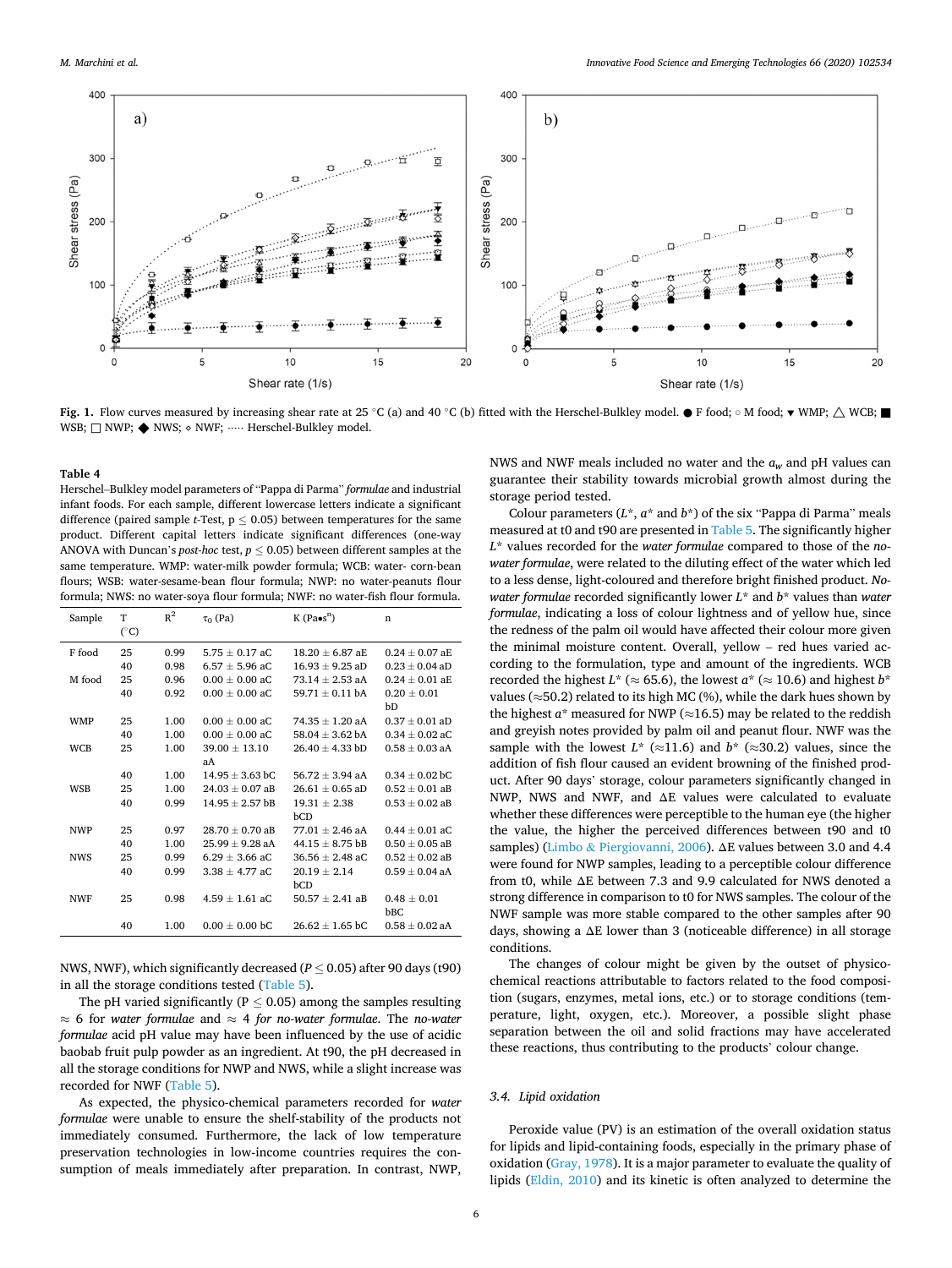<span id="page-6-0"></span>"Pappa di Parma" physico-chemical characteristics measured at day 0 (t0) and 90 (t90) after production in different storage conditions. Values are expressed as means ± SD. WMP, WCB and WSB *formulae* require to be consumed immediately after preparation, thus data were acquired only at t0.

For MC.  $a_w$ . pH. L\*. a\* and b\* at t0: different lowercase letters in each row indicate significant differences (one-way ANOVA with Duncan's post-hoc test p < 0.05) between samples at the same storage time. For each sample, different capital letters indicate significant differences (one-way ANOVA with Duncan's post-hoc test  $p \le$ 0.05) between t0 and all the values recorded at t90 in different storage conditions.

|                            |                             | <b>WSB</b><br><b>WCB</b><br><b>NWP</b><br><b>WMP</b> |                            |                                     | <b>NWS</b>                                    |                                        | <b>NWF</b>                             |                                         |                                               |                                         |                                     |                                        |                                         |
|----------------------------|-----------------------------|------------------------------------------------------|----------------------------|-------------------------------------|-----------------------------------------------|----------------------------------------|----------------------------------------|-----------------------------------------|-----------------------------------------------|-----------------------------------------|-------------------------------------|----------------------------------------|-----------------------------------------|
|                            | Day                         |                                                      |                            |                                     | $25\,^{\circ}$ C.<br>уасшт.<br>Dark<br>stored | 25 °C. no<br>уасшт.<br>Light<br>stored | 40 °C. no<br>уасшт.<br>Light<br>stored | 25 °C.<br>уасшит.<br>Dark<br>stored     | 25 °C. no<br>уасшит.<br>Light<br>stored       | 40 °C. no<br>уасшит.<br>Light<br>stored | 25 °C.<br>уасшит.<br>Dark<br>stored | 25 °C. no<br>уасшт.<br>Light<br>stored | 40 °C. no<br>уасшит.<br>Light<br>stored |
| MC<br>(%)                  | 0                           | 29.37<br>$\pm$<br>0.95c                              | 58.56<br>± 0.3a            | 43.49<br>$\pm$<br>0.14 <sub>b</sub> |                                               | 1.38 $\pm$<br>0.12eA                   |                                        |                                         | 2.96 $\pm$<br>0.07dA                          |                                         |                                     | 2.58 $\pm$<br>0.08dA                   |                                         |
|                            | 90                          | $\prime$                                             | $\sqrt{2}$                 | $\sqrt{2}$                          | 1.31 $\pm$<br>0.09A                           | $1.27 \pm$<br>0.02A                    | $0.77$ $\pm$<br>0.08B                  | $2.72 \pm$<br>0.00B                     | $2.60 \pm$<br>0.06B                           | $1.58 \pm$<br>0.02C                     | 2.51 $\pm$<br>0.01A                 | $2.32$ $\pm$<br>0.09B                  | $1.94 \pm$<br>0.06C                     |
| $a_{\scriptscriptstyle W}$ | 0                           | 0.90<br>$\pm$<br>0.00c                               | 0.99<br>$\pm$<br>0.00a     | $0.97 \pm$<br>0.00 <sub>b</sub>     |                                               | $0.41 \pm$<br>0.01eA                   |                                        |                                         | $0.45 \pm$<br>0.00dA                          |                                         |                                     | $0.39$ $\pm$<br>0.02eAB                |                                         |
|                            | 90                          | $\overline{ }$                                       | $\sqrt{2}$                 | $\sqrt{2}$                          | $0.38$ $\pm$<br>0.00A                         | $0.35 \pm$<br>0.01B                    | $0.30~\pm$<br>0.00C                    | $0.38$ $\pm$<br>0.00B                   | $0.36 \pm$<br>0.00C                           | $0.32 \pm$<br>0.00D                     | $0.41 \pm$<br>0.01A                 | $0.36 \pm$<br>$0.01\mathrm{B}$         | $0.31 \pm$<br>0.01C                     |
| pH                         | 0                           | 5.78<br>$\pm$<br>0.08c                               | 6.29<br>± 0.1a             | $6.13 \ \pm$<br>0.10 <sub>b</sub>   |                                               | 4.23 $\pm$<br>0.06dA                   |                                        | $4.14\pm0.02$ eA                        |                                               |                                         |                                     | 3.63 $\pm$<br>0.07 fC                  |                                         |
|                            | 90                          | $\prime$                                             | $\sqrt{2}$                 | $\sqrt{2}$                          | $3.99 \pm$<br>0.02 <sub>b</sub> B             | $3.92 \pm$<br>0.04B                    | $3.93 \pm$<br>0.04B                    | 3.83 $\pm$<br>0.05B                     | $3.76 \pm$<br>0.03BC                          | 3.78 $\pm$<br>0.03B                     | 3.75 $\pm$<br>0.02A                 | 3.71 $\pm$<br>0.00AB                   | $3.74 \pm$<br>0.04AB                    |
| $\mathbf{L}^{\star}$       | 0                           | 56.2<br>± 0.4c                                       | 65.64<br>$\pm$<br>0.65a    | 58.65<br>± 1.5b                     |                                               | 51.09 $\pm$<br>$0.38$ dB               |                                        |                                         | 51.39 $\pm$<br>0.37dC                         |                                         |                                     | 44.77 $\pm$<br>1.05eB                  |                                         |
|                            | 90                          | $\sqrt{2}$                                           | $\sqrt{2}$                 | $\sqrt{2}$                          | 51.71 $\pm$<br>0.76A                          | 50.94 $\pm$<br>0.63B                   | $50.72 \ \pm$<br>0.55B                 | 57.35 $\pm$<br>0.74A                    | 56.26 $\pm$<br>0.53B                          | 57.02 $\pm$<br>0.42B                    | 45.55 $\pm$<br>0.83A                | 45.46 $\pm$<br>0.59A                   | 45.83 $\pm$<br>0.85A                    |
| $a^*$                      | 0                           | 13.51<br>$\pm$<br>0.48c                              | 10.59<br>$\pm$<br>0.35f    | 12.36<br>$\pm$<br>0.91d             |                                               | 16.51 $\pm$<br>0.41aBC                 |                                        |                                         | $14.71 \pm$<br>0.16 <sub>bD</sub>             |                                         |                                     | 11.6 $\pm$<br>0.57eA                   |                                         |
|                            | 90                          | $\prime$                                             | $\sqrt{2}$                 | $\sqrt{2}$                          | 16.78 $\pm$<br>0.58AB                         | 16.89 $\pm$<br>0.32A                   | 16.38 $\pm$<br>0.19C                   | 17.60 $\pm$<br>0.81A                    | $17.1 \pm$<br>0.35B                           | 15.7 $\pm$<br>0.40C                     | $10.94 \pm$<br>0.43B                | $10.00 \pm$<br>0.34C                   | 9.71 $\pm$<br>0.32C                     |
| $b^*$                      | 0                           | 48.08<br>$\pm$<br>1.73b                              | 50.2<br>$\pm$<br>1.91a     | 47.25<br>± 2.6b                     |                                               | 39.27 $\pm$<br>1.04dA                  |                                        |                                         | 42.02 $\pm$<br>0.84cD                         |                                         |                                     | 30.18 $\pm$<br>1.8eB                   |                                         |
|                            | 90                          | $\prime$                                             | $\sqrt{2}$                 | $\sqrt{2}$                          | 34.92 $\pm$<br>1.92C                          | $35.72 \pm$<br>1.13BC                  | 36.26 $\pm$<br>0.7B                    | 49.36 $\pm$<br>1.60A                    | 48.06 $\pm$<br>0.98B                          | 46.48 $\pm$<br>0.90C                    | $31.23$ $\pm$<br>1.41A              | 28.46 $\pm$<br>0.80C                   | $28.73 \pm$<br>1.01C                    |
| $\Delta E$                 | 0                           | $\prime$                                             | $\overline{1}$             | $\prime$                            |                                               | $\sqrt{2}$                             |                                        |                                         | $\sqrt{2}$                                    |                                         |                                     | $\sqrt{2}$                             |                                         |
|                            | 90                          | $\prime$                                             | $\overline{1}$             | $\overline{1}$                      | 4.4                                           | 3.6                                    | 3.0                                    | 9.9                                     | 8.1                                           | 7.3                                     | 1.5                                 | 2.4                                    | 2.6                                     |
| PV<br>(mEQ/                | 0                           | $\overline{1}$                                       | $\prime$                   | $\overline{ }$                      | $0.98 \pm$<br>0.03 <sub>b</sub>               | $0.98 \pm$<br>0.03e                    | $0.98 \pm$<br>0.03d                    | $0.98 \pm$<br>0.02c                     | $0.98 \pm$<br>0.02c                           | $0.98 \pm$<br>0.02c                     | $0.98 \pm$<br>0.00de                | $0.98$ $\pm$<br>0.00d                  | $0.98 \pm$<br>0.00d                     |
| kg oil)                    | $\it 2$<br>$\boldsymbol{7}$ | $\overline{1}$<br>$\prime$                           | $\!\! /$<br>$\overline{ }$ | $\!\! /$<br>$\sqrt{2}$              | $0.96 \pm$<br>0.00 <sub>b</sub><br>2.78 $\pm$ | 2.89 $\pm$<br>0.14c<br>5.42 $\pm$      | 2.48 $\pm$<br>0.38bcd<br>2.86 $\pm$    | $2.32$ $\pm$<br>0.49abc<br>$3.14$ $\pm$ | 4.07 $\pm$<br>0.20 <sub>b</sub><br>8.42 $\pm$ | $2.74 \pm$<br>0.16a<br>$2.72 \pm$       | $2.33 \pm$<br>0.42bc<br>2.85 $\pm$  | $0.97$ $\pm$<br>0.00d<br>$8.72 \pm$    | $3.76 \pm$<br>0.07a<br>$3.36 \pm$       |
|                            | 15                          | $\prime$                                             | $\overline{1}$             | $\prime$                            | 0.05a<br>2.41 $\pm$                           | 0.81a<br>4.18 $\pm$                    | 1.02bc<br>1.85 $\pm$                   | 0.58ab<br>$3.30\,\pm\,$                 | 2.24a<br>3.59 $\pm$                           | 0.83a<br>2.31 $\pm$                     | 0.05 <sub>b</sub><br>4.81 $\pm$     | 0.14a<br>$3.37$ $\pm$                  | 0.48ab<br>$3.19 \pm$                    |
|                            | 50                          | $\prime$                                             | $\!\! /$                   | $\overline{1}$                      | 0.47a<br>2.28 $\pm$                           | 0.89b<br>$1.33$ $\pm$                  | $0.04$ cd<br>4.04 $\pm$                | 1.53a<br>$2.02~\pm$                     | 0.99 <sub>b</sub><br>2.46 $\pm$               | 0.51ab<br>2.08 $\pm$                    | 0.99a<br>$1.67 \pm$                 | 0.60 <sub>b</sub><br>$2.59$ $\pm$      | 0.49 <sub>b</sub><br>$1.70 \pm$         |
|                            | 90                          | $\prime$                                             | $\overline{1}$             | $\overline{ }$                      | 0.57a<br>2.71 $\pm$                           | 0.54de<br>$1.84 \pm$                   | 1.32ab<br>4.62 $\pm$                   | 0.36abc<br>1.84 $\pm$                   | 0.76bc<br>$0.85 \pm$                          | 0.50ab<br>1.69 $\pm$                    | $0.08$ cd<br>$0.38$ $\pm$           | 0.21c<br>2.71 $\pm$                    | 0.06c<br>$1.67 \pm$                     |
|                            |                             |                                                      |                            |                                     | 0.22a                                         | 0.03d                                  | 1.22a                                  | 0.01bc                                  | 0.01c                                         | 0.00 <sub>b</sub>                       | 0.38e                               | 0.26c                                  | 0.14c                                   |

For peroxide value (PV): different lowercase letters in each column indicate significant differences (one-way ANOVA with Duncan's *post-hoc* test, p ≤ 0.05) between different storage times.

# product's shelf life (Barden & [Decker, 2016\)](#page-8-0).

The peroxide value results (PV) for the oil fraction extracted from *nowater formulae* at t0, t2, t7, t15, t50 and t90 over the three different storage conditions are shown in Table 5**.** 

At t0, the peroxide value is comparable between the different samples ( $\approx$ 0.98 mEq/kg oil); during the three months of analysis, the lipid oxidation followed variable kinetics contingent on the type of sample and the storage conditions.

For the NWP sample, a slight increase in the PV up to t7 was observed when stored at 25 ◦C (≈2.8 mEq/kg oil and ≈5.4 mEq/kg oil under vacuum dark and light, respectively), while a slight progressive increase occurred up to t90 when stored at 40 °C ( $\approx$ 4.6 mEq/kg oil).

The NWS and NWF samples showed similar oxidation kinetics under the same storage conditions, characterized by a slight significant increase followed by a progressive decrease. For both samples, the most protective storage conditions (vacuum, darkness, and 25 ◦C) delayed the PV peak to t15, a peak which was anticipated to t7 and t2 in the absence of a vacuum, the presence of light, and the highest storage temperature (Table 5).

In general, the slight fluctuation in the number of peroxides was never enough to exceed a value of 10 mEq/kg, thus remaining well below the threshold of unacceptability and showing good resistance to the oxidative process up to 90 days after production as a minimum.

The results suggested that the various meals have a reasonably long shelf-life and it is conceivable that deterioration of the product's quality concerning lipid oxidation only began after the observation period. These results can be justified by the water activity of the meals ( $\approx 0.4$ ) and possibly to the plausible high presence of antioxidants provided by ingredients such as seeds and oilseeds, etc., that may have contributed to the oxidative stability of the meals.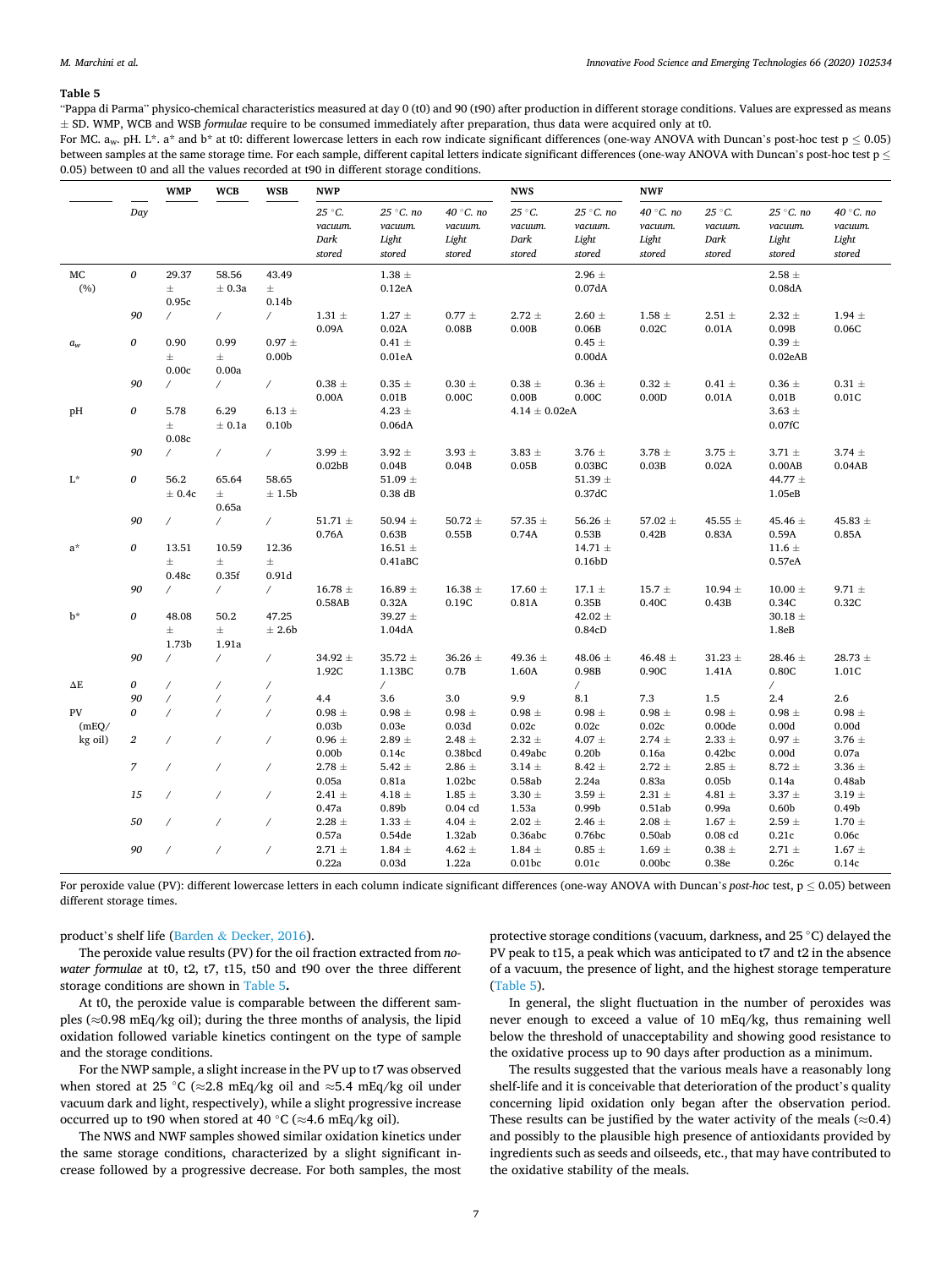# *3.5. Economic sustainability*

An investigation of local availability and affordability of ingredients to reproduce the "Pappa di Parma" in local context was carried out at local markets closest to the city of Sumbawanga (Rukwa region, Tanzania). The investigation revealed the unavailability of high-protein peanut flour and fish flour, used in NWP and WNF meals, respectively, which, as a result, were not possible to be replicated in Tanzania. Despite ease in finding fresh fish at the markets thanks to the proximity to Lake Tanganyika, the lack of drying technologies suitable to obtain a safe product stable enough for human health prevented reproduction of NWF food in the Tanzanian context. These hindrances were highlighted only when "Pappa di Parma" was implemented at a local level. This suggests that to guarantee the feasibility of any type of nutrition interventions in an African country, a strong partnership driven by local context is mandatory. Even so, NWF "Pappa", together with NWP, remain valid alternatives to supplement the diet of malnourished children in circumstances where there is availability of fishmeal or hyperprotein peanut flour.

All other ingredients were found with greater or lesser ease depending on the size of the market and the stock available. Ingredients such as beans, oilseeds and nuts, palm oil and starchy foods were the easiest to find since they represent the main energy sources of the local population's diet.

The cost of the "Pappa di Parma" *formulae* was assessed taking into account the price of the raw materials and the quantities necessary for the production of a daily portion ([Table 2\)](#page-3-0). The cost calculated for a 100 g meal was \$0.37 for WMP, \$0.10 for WCB and WSB, \$0.19 for NWS. The higher price of the WMP formula is due to the presence of the powdered milk which, being imported, has a high price even though it is readily available at local markets. By and large, the "Pappa di Parma" was considered economically sustainable, in light of the disposable income of Tanzanian families [\(World Bank Group, 2019\)](#page-9-0).

### *3.6. Satisfaction survey*

The sensory quality of food contributes much to the emotional wellbeing of consumers and drives acceptability more than nutritional quality. Therefore, making sure that food products are culturally appropriate, acceptable and preferred is fundamental in nutrition intervention strategies [\(Rakotosamimanana](#page-9-0) & De Kock, 2020).

Overall, the liking assessment revealed a high appreciation of all the preparations: 94% of children liked the WCB, 96% the WSB, 97% the WMP and 98% the NWS formula, with no association found between the "Pappa di Parma" *formulae* and liking. Similarly, there was not an association between the Pappa di Parma" *formulae* and willingness to prepare them. The majority of the mothers (97% in the case of the WMP, 99% for NWS and 100% for WCB and WSB *formulae*) declared their willingness to prepare the "Pappa di Parma" by themselves for their child. When interviewed about their willingness to buy a ready-to-eat "Pappa di Parma" in a context of collective production, such as a school or dispensary, the majority of the mothers were in favour of buying WSB (96%), NWS (99%), and WCB (100%), while only 79% were in favour of buying the WMP formula, almost certainly because of the highest cost, showing an association between the Pappa di Parma" *formulae* and willingness to buy them  $(p < 0.001)$ . In addition, irrespective to the preparation, no associations were observed between liking and sex of children and between liking and both willingness to prepare and willingness to buy the "Pappa di Parma". These results suggested that "Pappa di Parma" meals made with locally available ingredients are sustainable and culturally accepted alternatives which could be potentially effective against MAM.

### **4. Conclusions, recommendations and future perspectives**

Six formulations of "Pappa di Parma" targeted to children aged 6 to

60 months affected by MAM were developed. In order to potentially deliver sustainable *formulae*, simple technologies and locally available ingredients (Rukwa region, Tanzania) were used. On the basis of the nutritional data, a daily portion of "Pappa" is potentially able to meet the energy and macronutrients requirements for malnourished children ([Ashworth et al., 2003](#page-8-0)) and to provide a dose which is well above the recommended values for a healthy child for most micronutrients ([EFSA,](#page-8-0)  [2017; WHO and FAO, 2004](#page-8-0)). The implementation of the "Pappa di Parma" in local context confirmed that meals were found culturally accepted and economically sustainable, because of two key elements. Firstly, they were composed by locally available and economically accessible ingredients which are not aliened to eating habits and culinary traditions. Secondly, families (especially children and mothers) were involved in an education program. Furthermore, data collected from rheological, physico-chemical and lipid oxidation characterization proved the suitability and stability of *no-water formulae* in all storage conditions for three months. All these features are certainly the strengths and the novelty of this study. However, consistent limitations that have to be analyzed to hypothesize future perspective, were found.

Considering all *formulae* developed, from nutritional point of view, some limitations on the amount of certain micronutrients (e.g. vitamin B12) were ascertained. To address them, the integration of the home diet with fruits, vegetables, ASFs, and fortified ingredients, when possible, can be an effective solution to improve the nutritional intake of malnourished children in a domestic context using these preparations.

From safety and quality point of view, different issues can be considered based on the different type of "Pappa di Parma" *formulae*  developed, that is *water* or *no-water formulae*. The *water formulae* require to be consumed immediately after preparation. Thus, their implementation is recommended in the framework of a structured educational intervention on the correct hygienic practices for food handling, transformation and consumption. Nevertheless, further researches are needed to verify micronutrient stability, especially when a pretreatment of the ingredients is required.

For *no-water formulae,* the discussion should be addressed to the internationally accepted operating procedures [the Recommended International Code of Hygienic Practice for Foods for Infants and Children of the Codex Alimentarius ([Codex Alimentarius Commission, 1981](#page-8-0)), the HACCP and the nationally adopted Bureau of Standards which regulate the production of food ([Manary, 2006; Santini et al., 2013\)](#page-9-0)] that specify a series of reference criteria (i.e. technological, microbiological and chemical) concerning ingredients and finished products that a RUTF is subjected to. Standard regulations established that RUTFs must appear as a smooth and uniform emulsion with small particle size (*<* 200 μm) to guarantee no grittiness and lumps and to avoid oil separation during the storage period [\(Manary, 2006;](#page-9-0) [Santini et al., 2013\)](#page-9-0). Moreover, despite the intrinsically microbiological shelf-stability of the products, the identification and limitation of potential microbial hazards must be considered (with the highest priority for *Salmonella*, *L. monocytogenes*, C. b*otulinum*) especially when ingredients and finished product are stored and handled under inappropriate conditions [\(Caron, 2012\)](#page-8-0). The food should not contain any poisonous or deleterious substances, including antinutritional factors, heavy metals pesticides or mycotoxins in amounts that may represent a hazard to health (e.g. aflatoxin level 5 ppb maximum). The mycotoxins risk is especially connected to the non-safe conditions where locally foodstuffs are stored ([WHO, UNICEF, WFP and](#page-9-0)  [UN System Standing Committee on Nutrition, 2007\)](#page-9-0). Thus, further investigations are needed to study and verify the conformity of our formulations to the RUTFs' production requirements, and to implement them in local production realities able to execute a quality control system on the ingredients, production lines and final products. Moreover, an appropriately powered clinical trial is required to assess the effectiveness of "Pappa di Parma" meals to recover 6–60 months children from MAM, while an educational intervention program could be effective to scale up the approach to all families transferring knowledge and skills among mothers.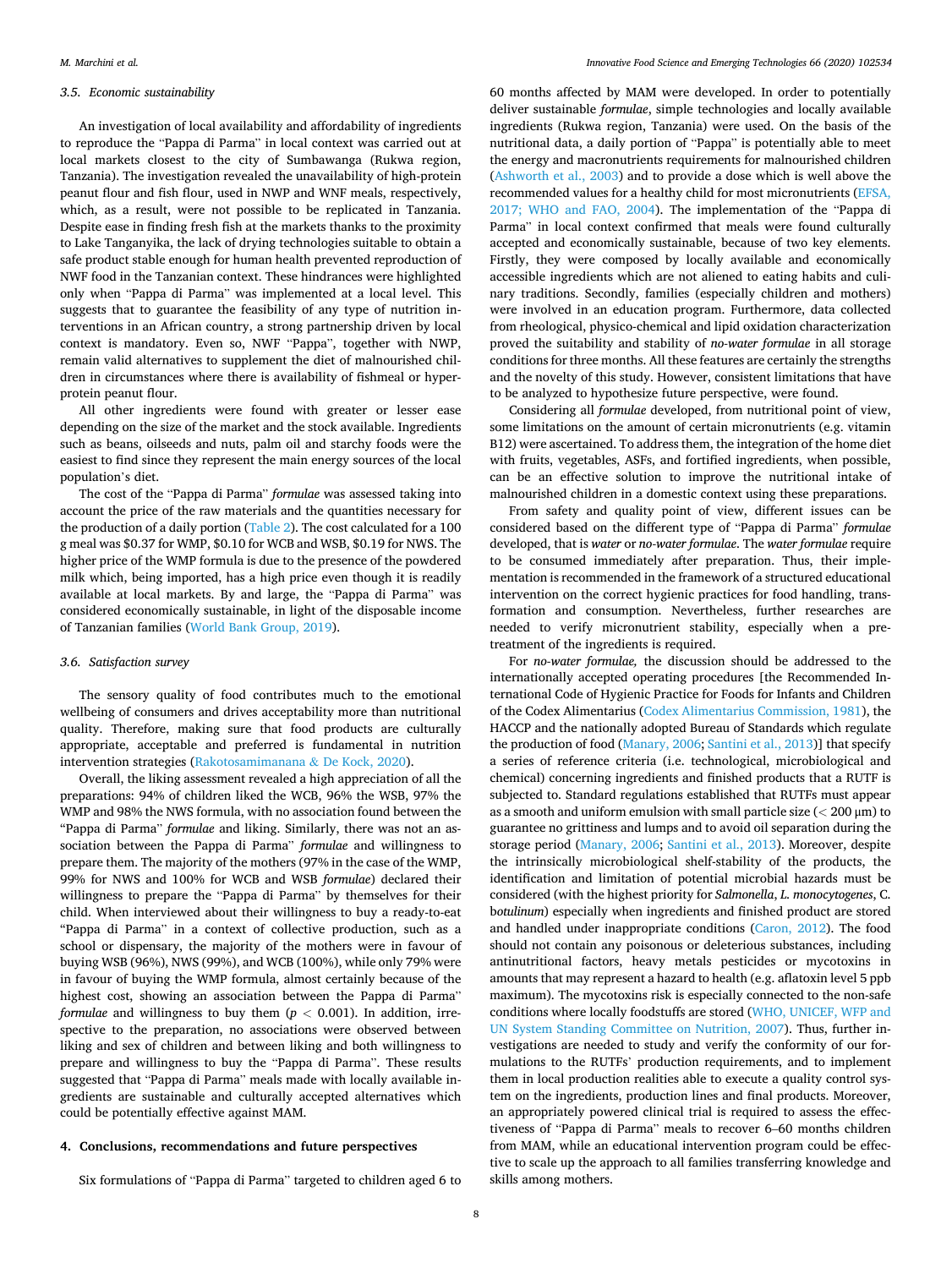<span id="page-8-0"></span>Concluding, the "Pappa di Parma" *formulae,* composed by local available ingredients, and the integrated and multidisciplinary approach used represent a valid and solid starting point to further study the possibility to find economic and environmentally sustainable effective alternatives to RUTFs.

## **Formatting of funding sources**

This research did not receive any specific grant from funding agencies in the public, commercial, or non-profit sectors.

### **Author statement**

All persons who meet authorship criteria are listed as authors, and all authors certify that they have participated sufficiently in the work to take public responsibility for the content, including participation in the concept, design, analysis, writing, or revision of the manuscript. Furthermore, each author certifies that this material or similar material has not been and will not be submitted to or published in any other publication before its appearance in the *Hong Kong Journal of Occupational Therapy*.

### **Authorship contributions**

Please indicate the specific contributions made by each author (list the authors' initials followed by their surnames, e.g., Y.L. Cheung). The name of each author must appear at least once in each of the three categories below.

### **Declaration of Competing Interest**

The authors declare that there are no conflicts of interest.

### **Acknowledgements**

The authors would like to thank Prof. Maurizio Vanelli for his invaluable contribution in developing the original idea of "Pappa di Parma". Thanks to Luca Speciale, Carola Corradini and Benedetta Nirchio for their contribution in the development and implementation phase. Thanks to *Golfini Rossi Onlus* and *Mwimwa Abbey* for the practical support and the mediation role played in Tanzania. A special thanks to the Director of the Department of Food and Drug Prof. Gabriele Costantino and to Prof. Leopoldo Sarli of the University of Parma, for the institutional support in starting a project of international cooperation against malnutrition.

### **Appendix A. Supplementary data**

Supplementary data to this article can be found online at [https://doi.](https://doi.org/10.1016/j.ifset.2020.102534)  [org/10.1016/j.ifset.2020.102534.](https://doi.org/10.1016/j.ifset.2020.102534)

### **References**

- Ahmed, J., & Ramaswamy, H. S. (2006). Viscoelastic properties of sweet potato puree infant food. *Journal of Food Engineering, 74*(3), 376–382. [https://doi.org/10.1016/j.](https://doi.org/10.1016/j.jfoodeng.2005.03.010)  [jfoodeng.2005.03.010](https://doi.org/10.1016/j.jfoodeng.2005.03.010)
- Ahmed, J., & Ramaswamy, H. S. (2007). Dynamic rheology and thermal transitions in meat-based strained baby foods. *Journal of Food Engineering, 78*, 1274–1284. [https://](https://doi.org/10.1016/j.jfoodeng.2005.12.035)  [doi.org/10.1016/j.jfoodeng.2005.12.035](https://doi.org/10.1016/j.jfoodeng.2005.12.035)
- Ali, E., Zachariah, R., Dahmane, A., Van den Boogaard, W., Shams, Z., Akter, T., … Delchevalerie, P. (2013). Peanut-based ready-to-use therapeutic food: Acceptability among malnourished children and community workers in Bangladesh. *Public Health Action, 3*(2), 128–135. <https://doi.org/10.5588/pha.12.0077>
- Alonso, M. L., Larrode, O., & Zapico, J. (1995). Rheological behaviour of infant foods. *Journal of Texture Studies, 26*(2), 193–202. [https://doi.org/10.1111/j.1745-](https://doi.org/10.1111/j.1745-4603.1995.tb00793.x) [4603.1995.tb00793.x](https://doi.org/10.1111/j.1745-4603.1995.tb00793.x)
- Alvarez, E., Cancela, A., & Maceiras, R. (2007). Rheological behavior of powdered baby foods. *International Journal of Food Properties, 8*(1), 79–88. [https://doi.org/10.1081/](https://doi.org/10.1081/JFP-200048082)  [JFP-200048082](https://doi.org/10.1081/JFP-200048082)
- [Alvarez, M., Canet, W., & Herranz, B. \(2017\). Viscosity and viscoelasticity of baby foods.](http://refhub.elsevier.com/S1466-8564(20)30480-X/rf0030)  In M. D. Torres (Ed.), *[Advances in rheology research](http://refhub.elsevier.com/S1466-8564(20)30480-X/rf0030)* (pp. 219–288). USA. p: Physics [Research and Technology, Nova Science Publishers, INC, NY. ISBN: 978-1-53612-](http://refhub.elsevier.com/S1466-8564(20)30480-X/rf0030) [876-5.](http://refhub.elsevier.com/S1466-8564(20)30480-X/rf0030)
- Annan, R., Webb, P., & Brown, R. (2015). *Management of moderate acute malnutrition (MAM): Current knowledge and practice*. Retrieved from [https://www.ennonline.net](https://www.ennonline.net/attachments/2289/MAM-management-CMAM-Forum-Technical-Brief-Sept-2014.pdf)  [/attachments/2289/MAM-management-CMAM-Forum-Technical-Brief-Sept-2014.](https://www.ennonline.net/attachments/2289/MAM-management-CMAM-Forum-Technical-Brief-Sept-2014.pdf)  [pdf.](https://www.ennonline.net/attachments/2289/MAM-management-CMAM-Forum-Technical-Brief-Sept-2014.pdf)
- Armini, V., Miele, N. A., Albero, M., Sacchi, R., & Cavella, S. (2018). Formula optimization approach for an alternative ready-to-use therapeutic food. *LWT - Food Science and Technology, 98*, 148–153. <https://doi.org/10.1016/j.lwt.2018.08.038>
- Ashworth, A., & Ferguson, E. (2009). Dietary counseling in the management of moderate malnourishment in children. *Food and Nutrition Bulletin, 30*(3\_suppl3), S405–S433. <https://doi.org/10.1177/15648265090303S304>
- Ashworth, A., Khanum, S., Jackson, A., & Schofiel, C. (2003). *Guidelines for the inpatient treatment of severely malnourished children*. World Health Organization. Retrieved from [https://apps.who.int/iris/bitstream/handle/10665/42724/9241546093.pdf?](https://apps.who.int/iris/bitstream/handle/10665/42724/9241546093.pdf?sequence=1)  [sequence](https://apps.who.int/iris/bitstream/handle/10665/42724/9241546093.pdf?sequence=1)=1.
- Barden, L., & Decker, E. A. (2016). Lipid oxidation in low-moisture food: A review. *Critical Reviews in Food Science and Nutrition, 56*(15), 2467–2482. [https://doi.org/](https://doi.org/10.1080/10408398.2013.848833)  10.1080/10408398.2013.84883
- Bharaniidharan, J., & Reshmi, S. K. (2019). Review on malnutrition: Impact and prevention. *International Journal of Advance Research and Innovation, 7*(3), 240–243. Retreived from<https://ijari.org/assets/papers/7/3/IJARI-AS-19-09-113.pdf>. Bourne, M. (2002). *[Food texture and viscosity: Concept and measurement](http://refhub.elsevier.com/S1466-8564(20)30480-X/rf0065)*. Elsevier.

Briend, A., Akomo, P., Bahwere, P., De Pee, S., Dibari, F., Golden, M. H., & Ryan, K.

- (2015). Developing food supplements for moderately malnourished children: lessons learned from ready-to-use therapeutic foods. *Food and Nutrition Bulletin, 36*(1\_ suppl1), S53–S58. <https://doi.org/10.1177/15648265150361S109>
- Brixi, G. (2018). Innovative optimization of ready to use food for treatment of acute malnutrition. *Maternal & Child Nutrition, 14*(4), Article e12599. [https://doi.org/](https://doi.org/10.1111/mcn.12599) [10.1111/mcn.12599](https://doi.org/10.1111/mcn.12599)
- [Caron, O. \(2012\). RUTF product specifications. In](http://refhub.elsevier.com/S1466-8564(20)30480-X/rf0080) *UNICEF SD, RUTF pre-bid conference, [MSF/UNICEF, august \(Vol. 15\)](http://refhub.elsevier.com/S1466-8564(20)30480-X/rf0080)*.
- [Codex Alimentarius Commission. \(1981\).](http://refhub.elsevier.com/S1466-8564(20)30480-X/rf0085) *Codex standard for infant formula, CodexStan72*–*[1981, as amended in 1983, 1985, 1987 and 1997. Revision 2007](http://refhub.elsevier.com/S1466-8564(20)30480-X/rf0085)*  [\(Revised Standard for Infant Formula and Formulas for Special Medical Purposes](http://refhub.elsevier.com/S1466-8564(20)30480-X/rf0085)  [Intended for Infants\).](http://refhub.elsevier.com/S1466-8564(20)30480-X/rf0085)
- Collins, S., & Henry, J. (2004). Alternative RUTF formulations (Special Supplement 2). *Field Exchange Issue 101*, (November 2004). Retrieved from: [https://www.ennonline.](https://www.ennonline.net/fex/102/4-3-2)  [net/fex/102/4-3-2.](https://www.ennonline.net/fex/102/4-3-2)
- De Pee, S., & Bloem, M. W. (2009). Current and potential role of specially formulated foods and food supplements for preventing malnutrition among 6-to 23-month-old children and for treating moderate malnutrition among 6-to 59-month-old children. *Food and Nutrition Bulletin, 30*(3\_suppl3), S434–S463. [https://doi.org/10.1177/](https://doi.org/10.1177/15648265090303S305)  [15648265090303S305](https://doi.org/10.1177/15648265090303S305)
- Dube, B., Rongsen, T., Mazumder, S., Taneja, S., Rafiqui, F., Bhandari, N., & Bhan, M. K. (2009). Comparison of ready-to-use therapeutic food with cereal legume-based khichri among malnourished children. *Indian Pediatrics, 46*(5). Retrieved from [htt](http://repository.ias.ac.in/2404/1/323.pdf) [p://repository.ias.ac.in/2404/1/323.pdf.](http://repository.ias.ac.in/2404/1/323.pdf)
- EEC Regulation 2568/91. (1991). Commission Regulation (EEC) No. 2568/91 of 11 July 1991 on the characteristics of olive oil and olive-residue oil and on the relevant methods of analysis Official Journal L 248, 5 September 1991. *Offic. JL, 248*, 1–83. Retrieved from [https://eur-lex.europa.eu/legal-content/EN/ALL/?uri](https://eur-lex.europa.eu/legal-content/EN/ALL/?uri=celex:31991R2568)=celex:3 [1991R2568](https://eur-lex.europa.eu/legal-content/EN/ALL/?uri=celex:31991R2568).

EFSA. (2017). Dietary Reference Values for nutrients. Summary Report. *EFSA supporting publication*. <https://doi.org/10.2903/sp.efsa.2017.e15121> (e15121. 98 pp).

- Eldin, A. K. (2010). Methods to determine the extent of lipid oxidation in foods. In: Oxidation in foods and beverages and antioxidant applications (pp. 181-195). *Woodhead Publishing*. <https://doi.org/10.1533/9780857090447.1.181>
- EN ISO 659:2009. (2009). *Oilseeds Determination of oil content (Reference method)*. Retrieved from<http://store.uni.com/catalogo/en-iso-659-2009>.
- [FAO. \(2012\). West African food composition table / Table de composition desments](http://refhub.elsevier.com/S1466-8564(20)30480-X/rf0120)  d'Afrique de l'Ouest. In *[International Network of Food Data Systems; West African](http://refhub.elsevier.com/S1466-8564(20)30480-X/rf0120)  [Health Organization; Bioversity International; Stadlmayr, B](http://refhub.elsevier.com/S1466-8564(20)30480-X/rf0120)*, 173 p. ISBN: 978-92-5- [007207-4. Retrieved from http://www.fao.org/3/a-i2698b.pdf \(Accessed 30 June](http://refhub.elsevier.com/S1466-8564(20)30480-X/rf0120) [2020\)](http://refhub.elsevier.com/S1466-8564(20)30480-X/rf0120).
- Gera, T., Pena-Rosas, J. P., Boy-Mena, E., & Sachdev, H. S. (2017). Lipid based nutrient supplements (LNS) for treatment of children (6 months to 59 months) with moderate acute malnutrition (MAM): A systematic review. *PLoS One, 12*(9), Article e0182096. <https://doi.org/10.1371/journal.pone.0182096>

Glicerina, V., Balestra, F., Pinnavaia, G. G., Dalla Rosa, M., & Romani, S. (2013). Rheological characteristics of nut creams realized with different types and amounts of fats. *Journal of Food Quality, 36*(5), 342–350. <https://doi.org/10.1111/jfq.12054>

- Gray, J. I. (1978). Measurement of lipid oxidation: A review. *Journal of the American Oil Chemists' Society, 55*(6), 539–546. <https://doi.org/10.1007/BF02668066>
- Guerrero, S. N., & Alzamora, S. M. (1998). Effects of pH, temperature and glucose addition on flow behaviour of fruit purees: II. Peach, papaya and mango purees. *Journal of Food Engineering, 37*(1), 77–101. [https://doi.org/10.1016/S0260-8774](https://doi.org/10.1016/S0260-8774(98)00065-X) (98)00065
- Guimón, J., & Guimón, P. (2012). How ready-to-use therapeutic food shapes a new technological regime to treat child malnutrition. *Technological Forecasting and Social Change, 79*(7), 1319–1327.<https://doi.org/10.1016/j.techfore.2012.04.011>
- Kechinski, C. P., Schumacher, A. B., Marczak, L. D., Tessaro, I. C., & Cardozo, N. S. (2011). Rheological behavior of blueberry (*Vaccinium ashei*) purees containing